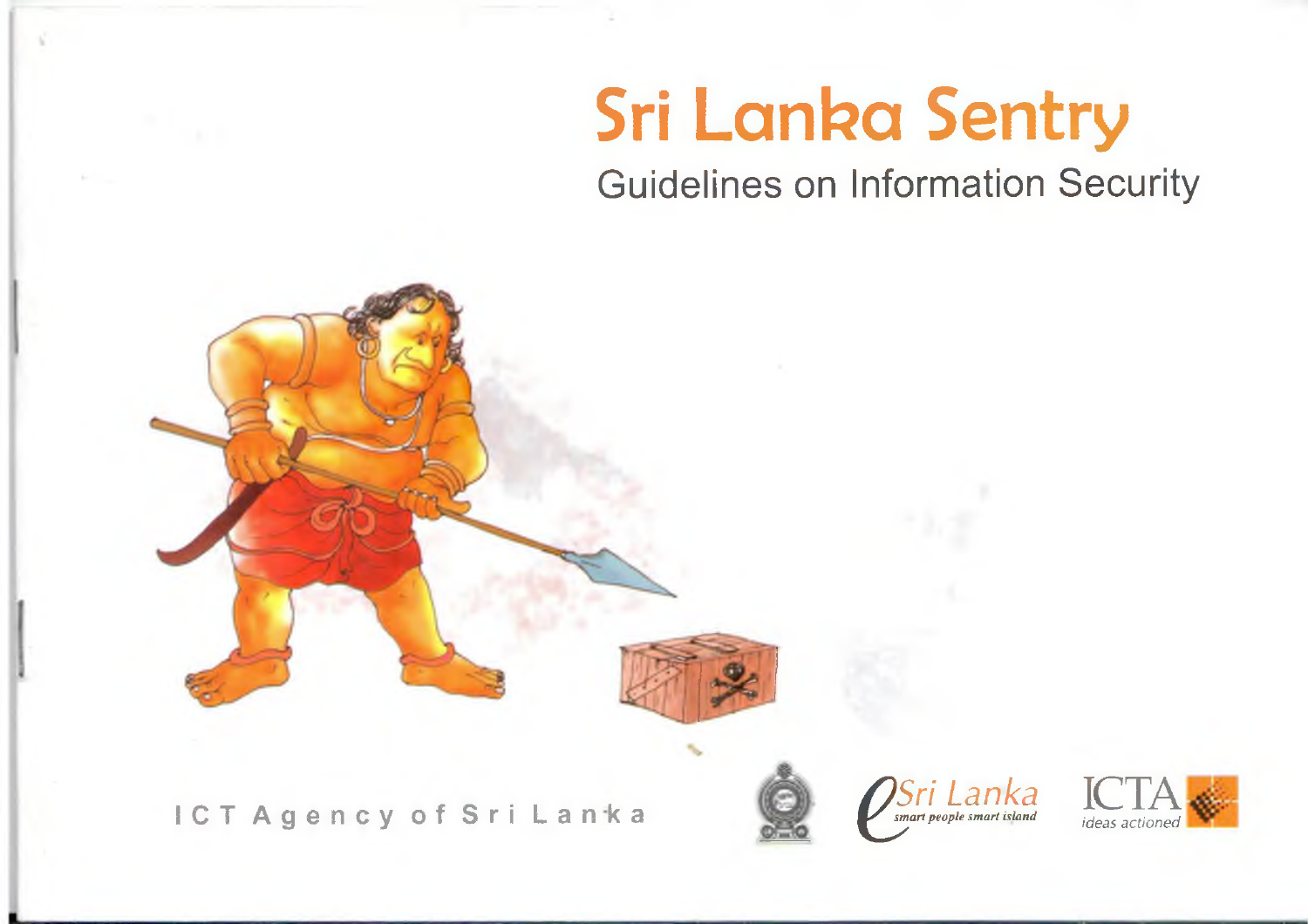# **Sri Lanka Sentry:**<br>Guidelines on Information Security.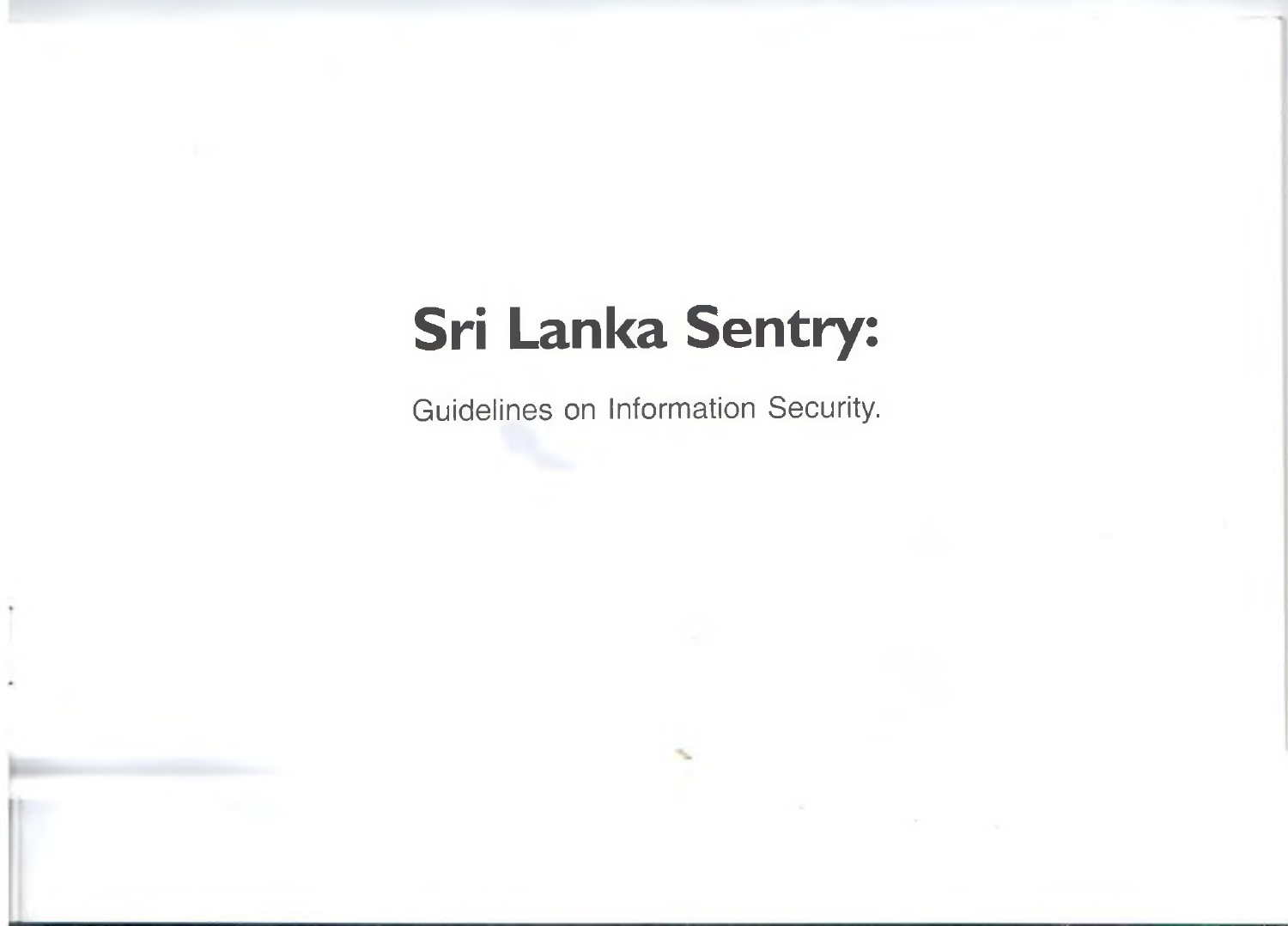Information and Communication Technology Agency of Sri Lanka (ICTA) # 160/24, Kirimandala Mawatha. Colombo 05. Sri Lanka. Telephone: +94-1 1-2369099 Fax : +94-1 1-2369091 E-mail : info@ icta.!k Web : http://www.icta.lk

×.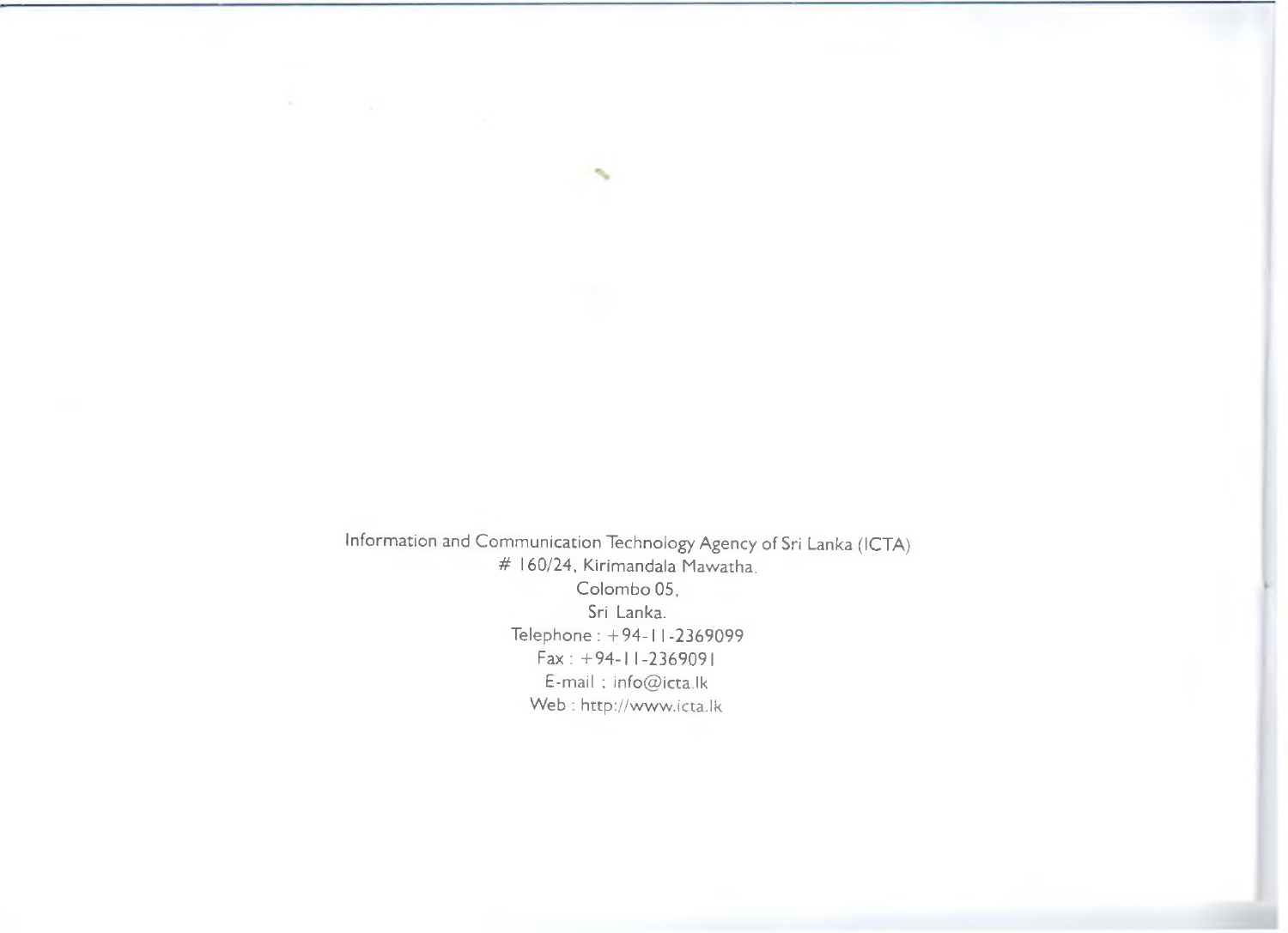## Introduction

The Government of Sri Lanka launched the e-Sri Lanka program, in November 2002, with the objective of using ICT in all its aspects for the benefit of the people of Sri Lanka and to further the socio economic development of the nation. The e-Sri Lanka roadmap resulted in the implementation of the Information and Communication Technology Act, No. 27 of 2003, under which the Information and Communication Technology Agency of Sri Lanka, (ICTA), is operational. ICTA is the implementing organization for the e-Sri Lanka initiative.

The overall objective of the e-Sri Lanka program is to take the dividends of ICT to every village, every business and every citizen in Sri Lanka. This is to be achieved through the following strategies:

- o *Developing ICT Human Resources.*
- o *Building the National Information Infrastructure:*
- *o ICT Investment and Private Sector Development:*
- *o Creating an empowered knowledge based society (e-Society).*
- *o Re-engineering Government: delivering citizen Services:*

The implementation of the Re-engineering Government program would result in Government agencies being able to work together more easily, electronically, and information being reusable from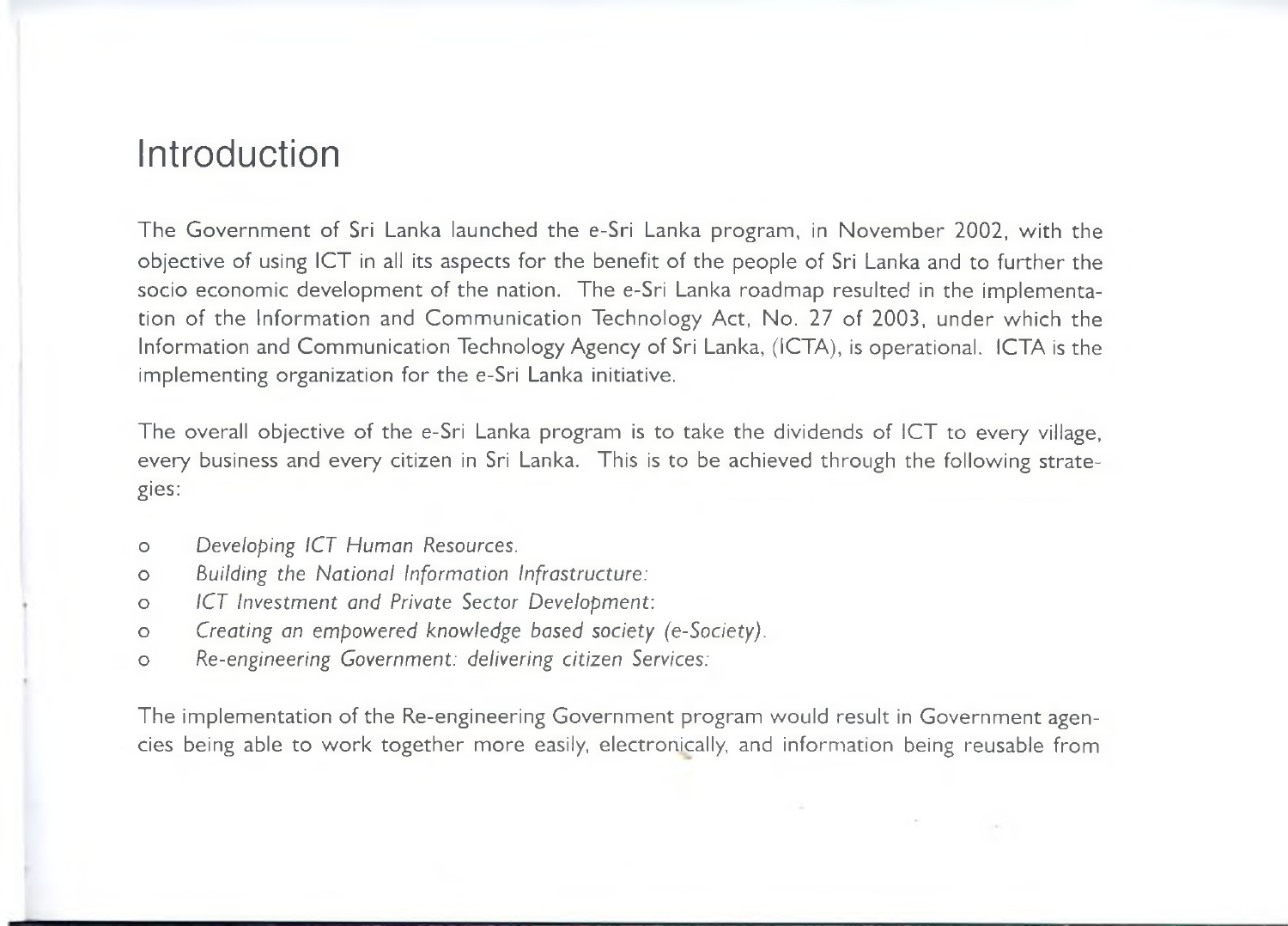one agency to another. Government agencies will be connected through the LakGovNet Project and information will be electronically shared across agencies; and also databases with personal information pertaining to citizens, will be established. Therefore Government agencies will need to balance between giving employees real-time access to applications and information, and addressing the corresponding concern for the security of information and the information systems. Balancing these needs necessitates secure information systems.

Thus, information security should not be regarded as only a technical issue but as an integral part of all organizational activities and business process. The need for information security should be prioritized in all present and future activities of your organization. As a first step in implementing security, employees should be provided with awareness, and given regular updates on security policies and best practices.

With this objective in mind ICTA's Information Security Working Group has drafted Sri Lanka Sentry: Guide*lines on Information Security.* This is meant as a basic user guide which gives the necessary awareness and knowledge for an end user to ensure security in his/her organizational activities. These Guidelines are meant to be Best Practice and should be implemented whenever possible so as to assure basic uninterrupted security for your information systems

Information Security Working Group, Information and Communication Technology Agency of Sri Lanka (ICTA) November 5, 2004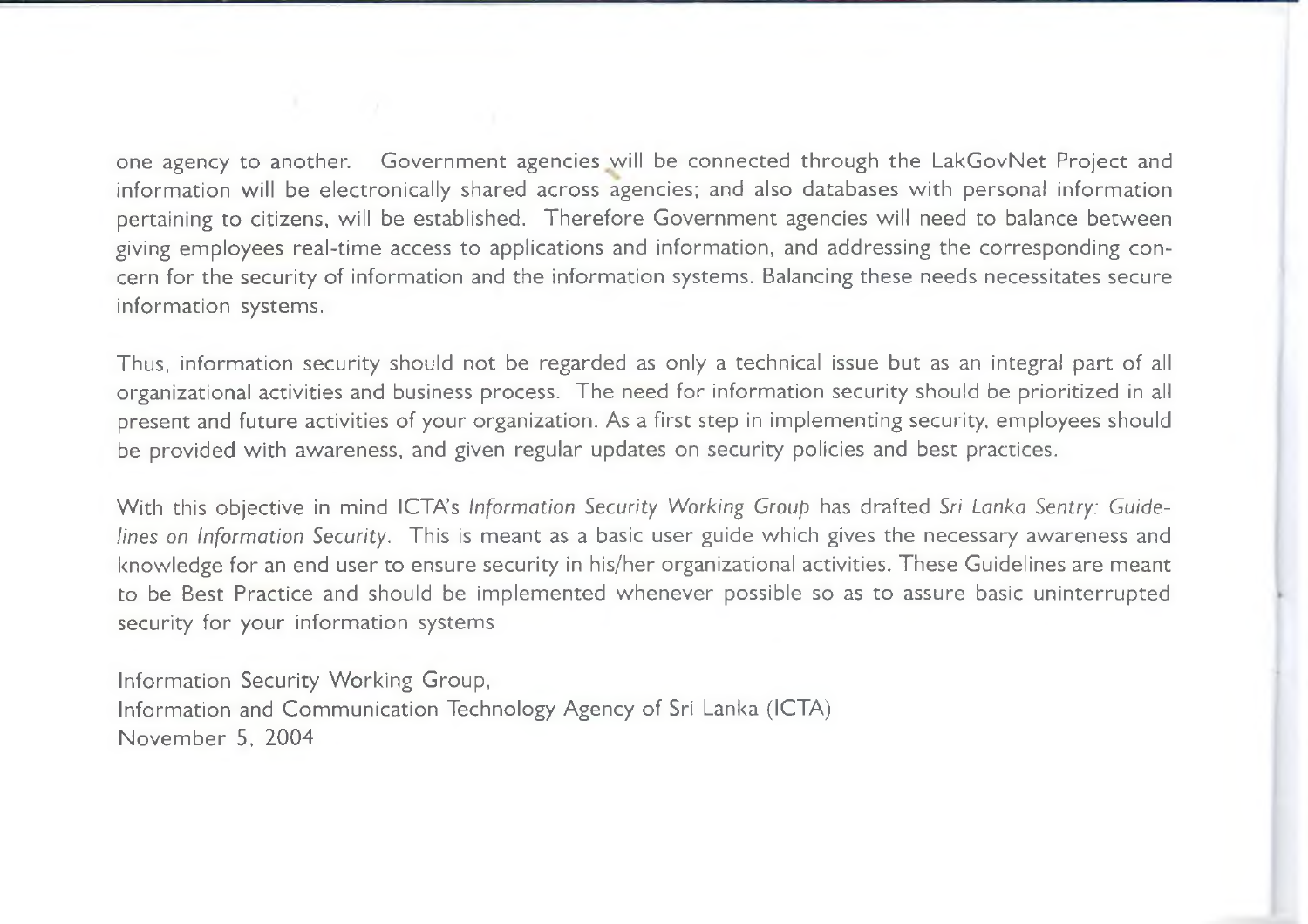# **Sri Lanka Sentry : Guidelines on Information Security**

#### Scope:

This guideline / best practice is meant for end users of information and communication technology (ICT) systems. It should be used in accordance with the policies, guidelines and regulations of the organization where you are employed.

#### Need of a guideline / best practices:

One of the organizations most critical assets is its data and information. Therefore protecting an organization's data and information from access by those not permitted to do so (unauthorized access), use, change and destruction is of vital importance. ICT security refers to the protection of assets from

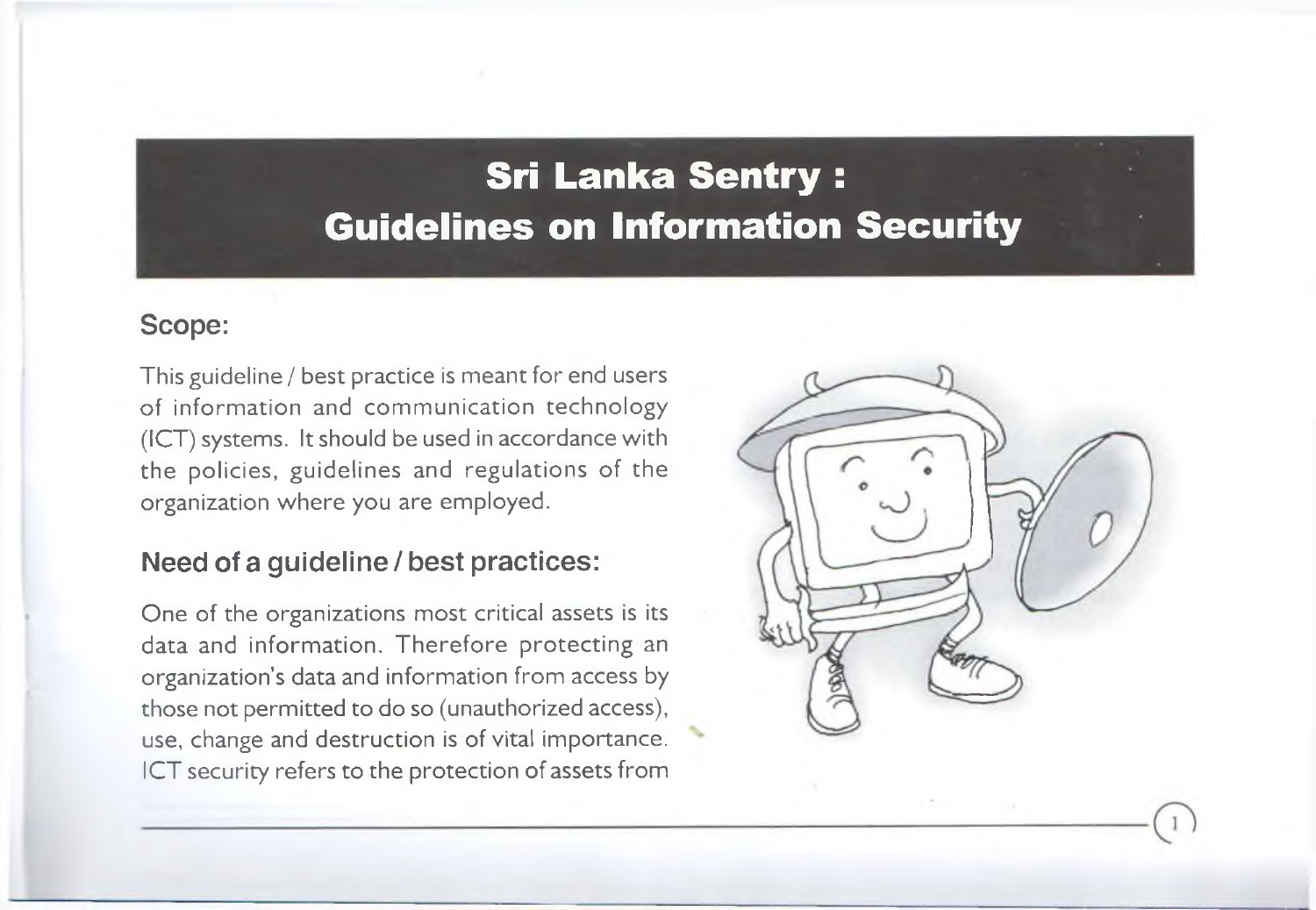unauthorized access, use, alteration and destruction. It includes protecting against unauthorized data disclosure and ensuring the authencity of the data source, preventing unauthorized data modifications and preventing data delays or removals. All ICT systems can be affected by security breaches but security breaches can often be easily prevented. An insecure system is a threat to other systems and insecure machines can fall under the control of an outside hacker.

The result of a security violation can range from mere annoyance to complete incapacity: Important data can be lost, intellectual property rights (IPR) can be breached, privacy can be violated, and a computer can even be used by an outside attacker to attack other computers on a network. Threats to the secrecy and integrity of data and denials of access and data removals are usually carried out by a small minority. But the damage done by a single hacker can have huge consequences on ICT systems. Therefore knowledge of how to protect an organization's ICT systems is essential.

This guideline provides you with best practices and steps you can take to protect computers against security threats and ensure that systems are safe and cannot easily be used to attack other computers on a network.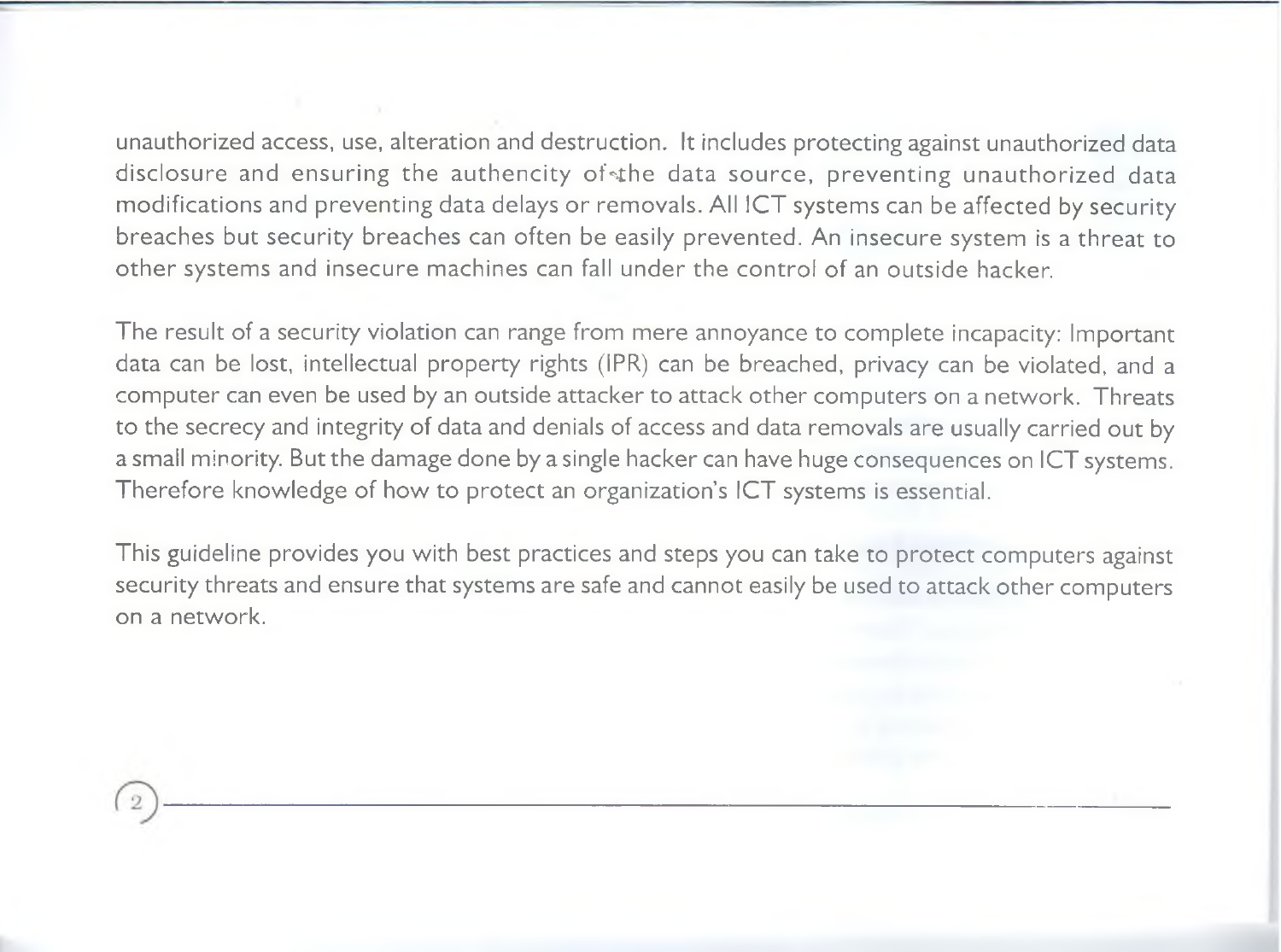#### Intrusion prevention

Sunethra, as the CEO of the ABC Corporation had to take the decision - Nalin. *the web developer had to be dismissed. He had made too many mistakes too many times She would appoint Suren, who had been working as Nalin's assistant for about 6 months, as the new web developer. Suren seemed capable o f running ABC's website and implementing the necessary security. Two weeks later ABC announced the launch of a new product. For further details, Sunethra informed the press "contact the website". The following morning a cyber vandal had defaced the site, replacing the site's regular content and information about the new product, with gruesome and offensive graffiti.*

An intrusion occurs when someone breaks into and gains access to a system. Intrusion can be physical or electronic. Intruders can be from outside an organizations network, or could be employees of the organization who can legitimately use the organization's equipment and network, and misuse the privileges given to them.

**s.**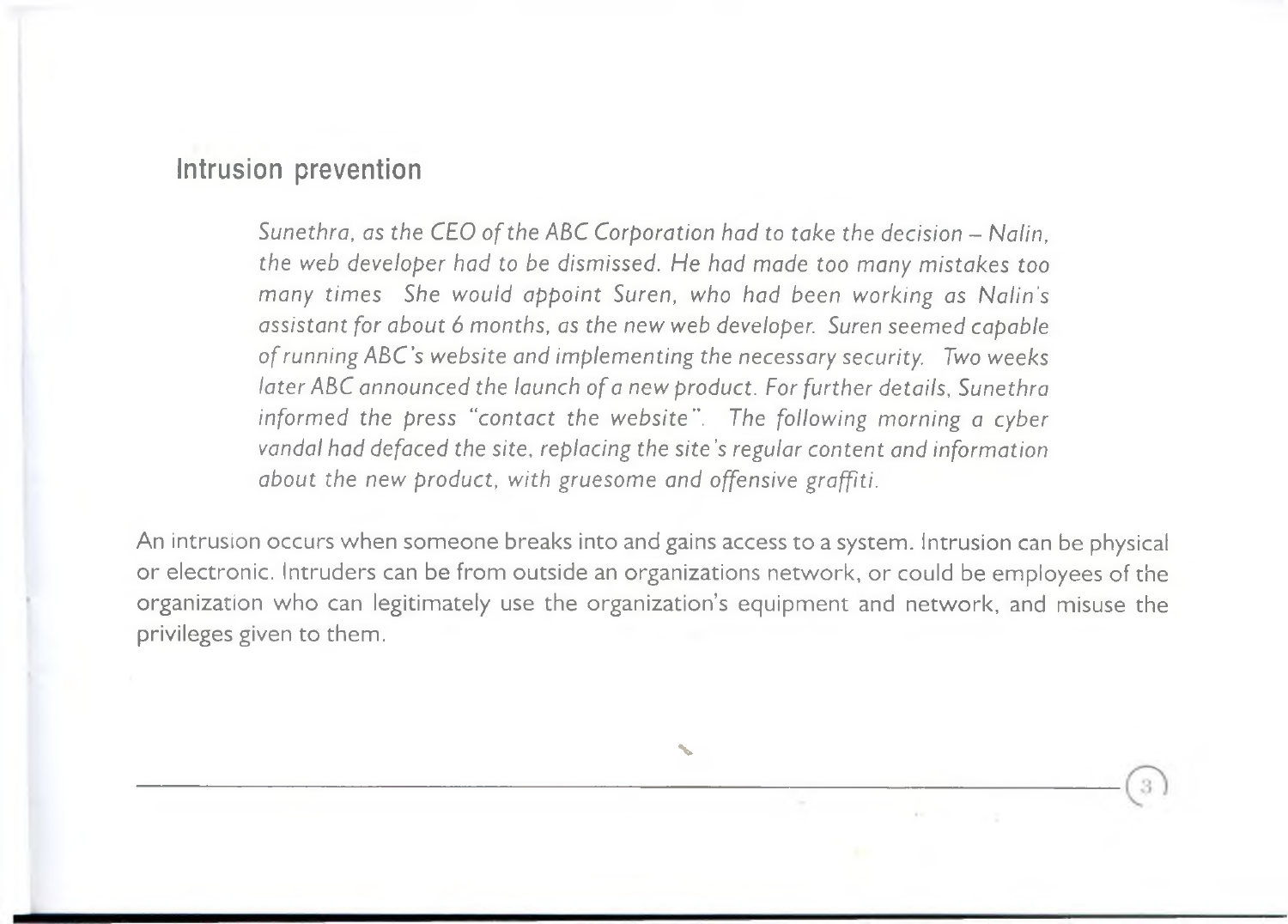### *(a) Physical access*

Positioning your monitor:



Position your monitor in such a way that people walking into your organization cannot  $-$  either intentionally or unintentionally  $-$  view what is on your screen. Information thus gathered accidentally by those outside the organization can sometimes lead to negative repercussions.

#### Assets under your purview:

<sup>4</sup>

Clarify from your senior officer what information, software and assets you are accountable for, and immediately report any malfunctions to your senior officer or to the person designated, to whom such incidents should be reported.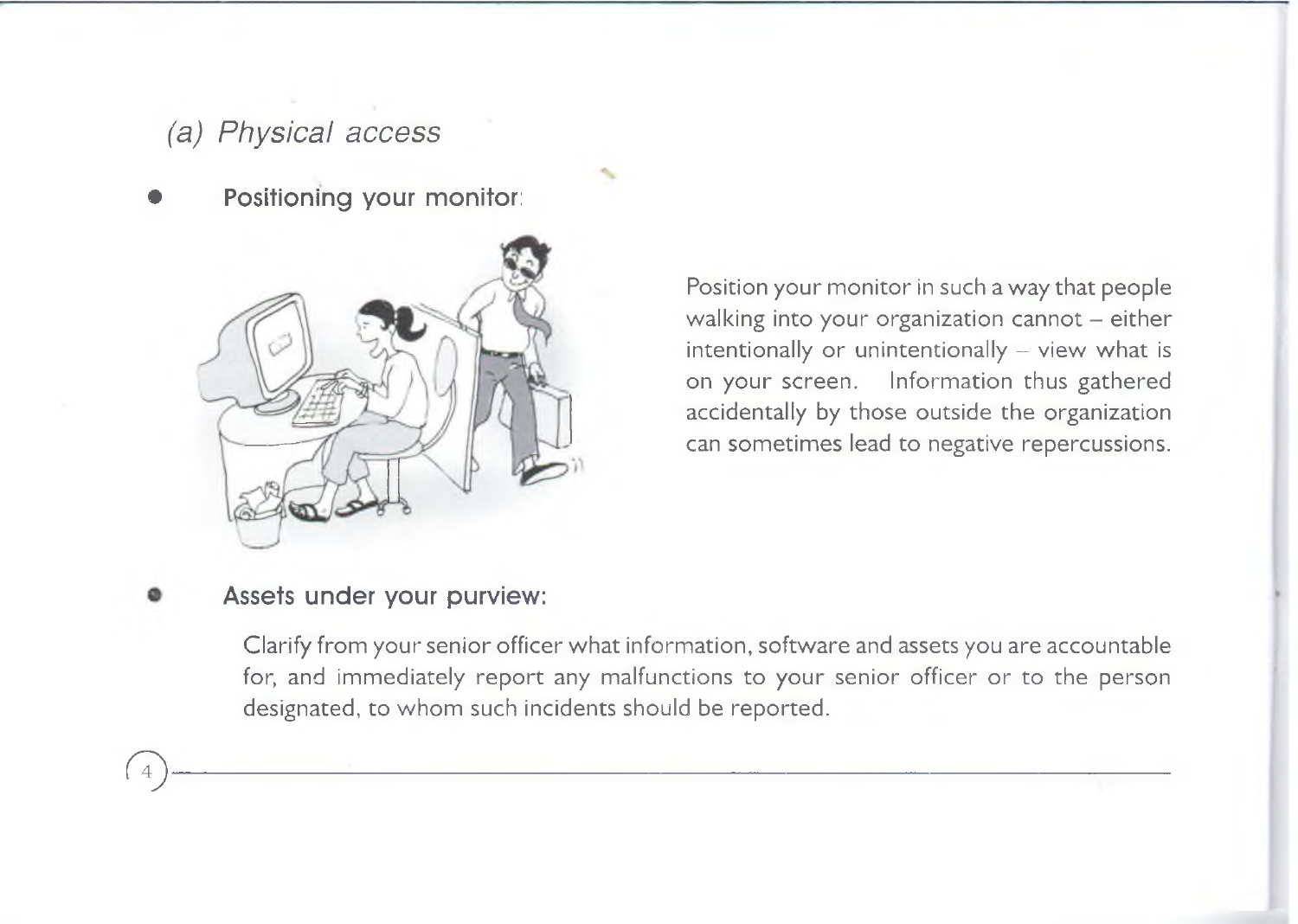#### Safeguard your equipment:

- Don't leave devices on which you save information storage devices such as disks and memory sticks unattended where these can be taken away by unauthorized persons. Visitors to your organizations, if ill intentioned, could easily walk away with such a device and get access to information saved on the device.
- Store laptops, PDAs, and other hardware devices in a secure, locked place when not in use.



- As far as possible avoid taking equipment in which sensitive information is stored, away from the office, and also try not to use your laptop etc., and work with sensitive data in public places.
- If your organization allocates another computer to you, and sends the one you have been using to another section or away from the office, ensure that the information stored in the computer you were using, unless needed by another section of your organization, is erased.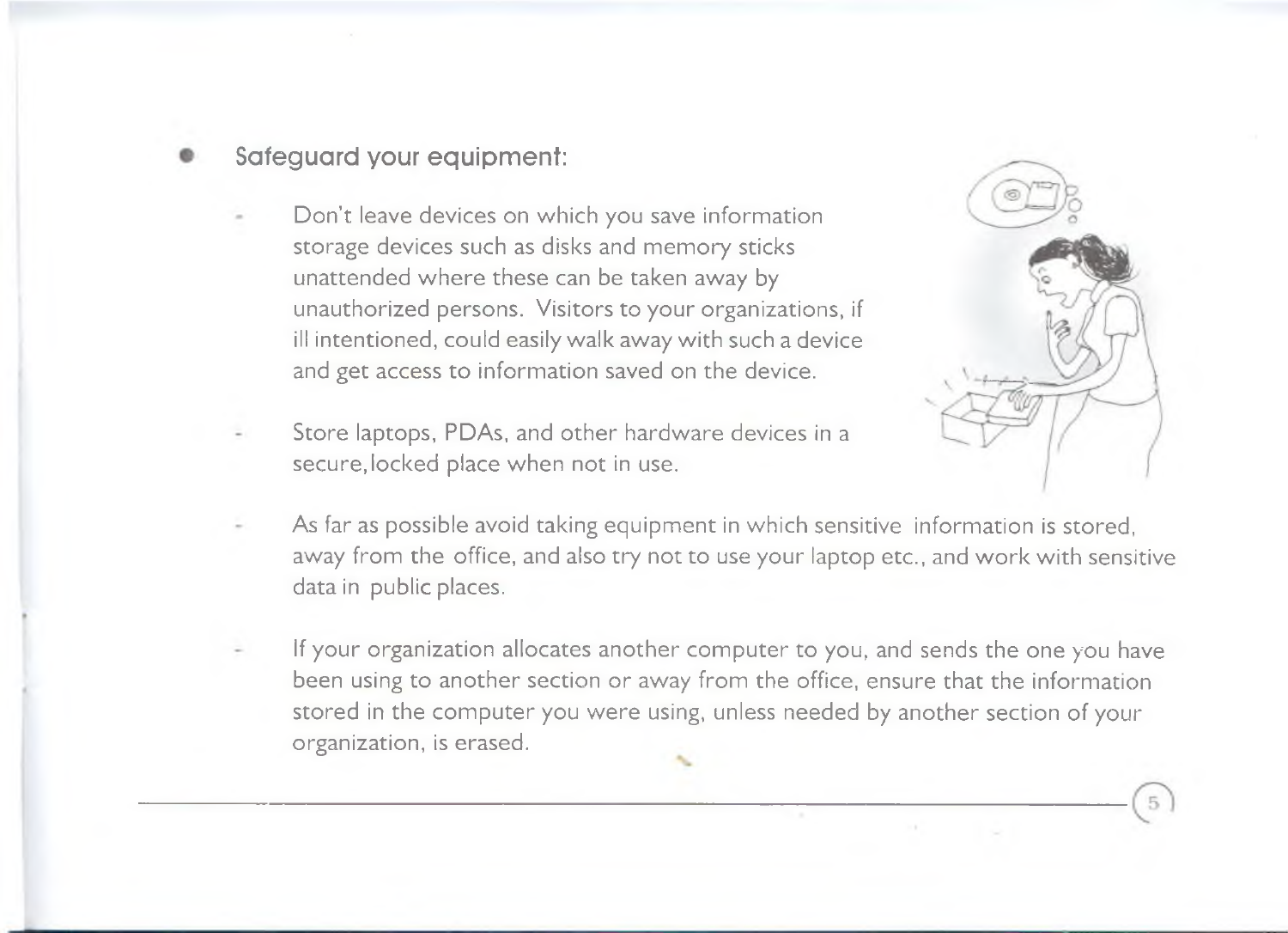Lost, damaged or stolen items:

If any items such as disks, memory sticks allocated for your use are lost, stolen or damaged you should immediately report it to the help-desk or to the designated responsible officers.

%

#### Authorization:

If you take any ICT equipment other than a lap top or mobile phone assigned to you by your organization, then you should obtain authorization for removal from the officer responsible for custodian functions of such equipment.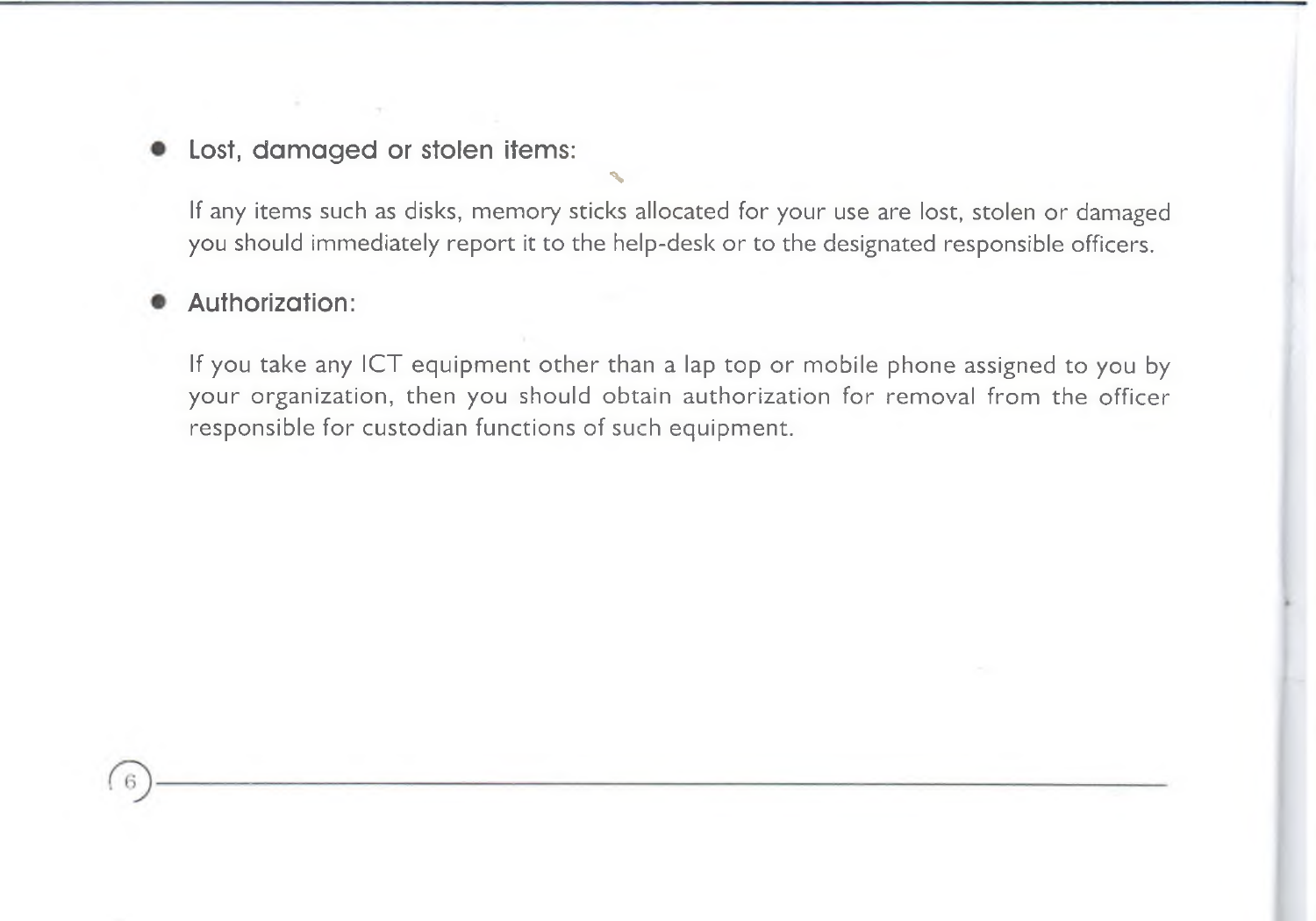#### *(b) Electronic access:*

#### Use passwords:

First make sure that your ICT systems are password protected so that only those who are authorized can enter the system or parts of the system.

Never use your login name in any form  $-$  e.g. reversed, in upper case - as its password.

Do not use easily guessed passwords, such as your name, your name backwards, your spouses' names and children's names or the name of your organization.



 $\bigodot$ 

Ensure that initially assigned passwords for any system you are using are changed upon first login.

Do not use words found in dictionaries as passwords, as software exists specifically designed to crack passwords. "Dictionary attacks" involve trying out all the words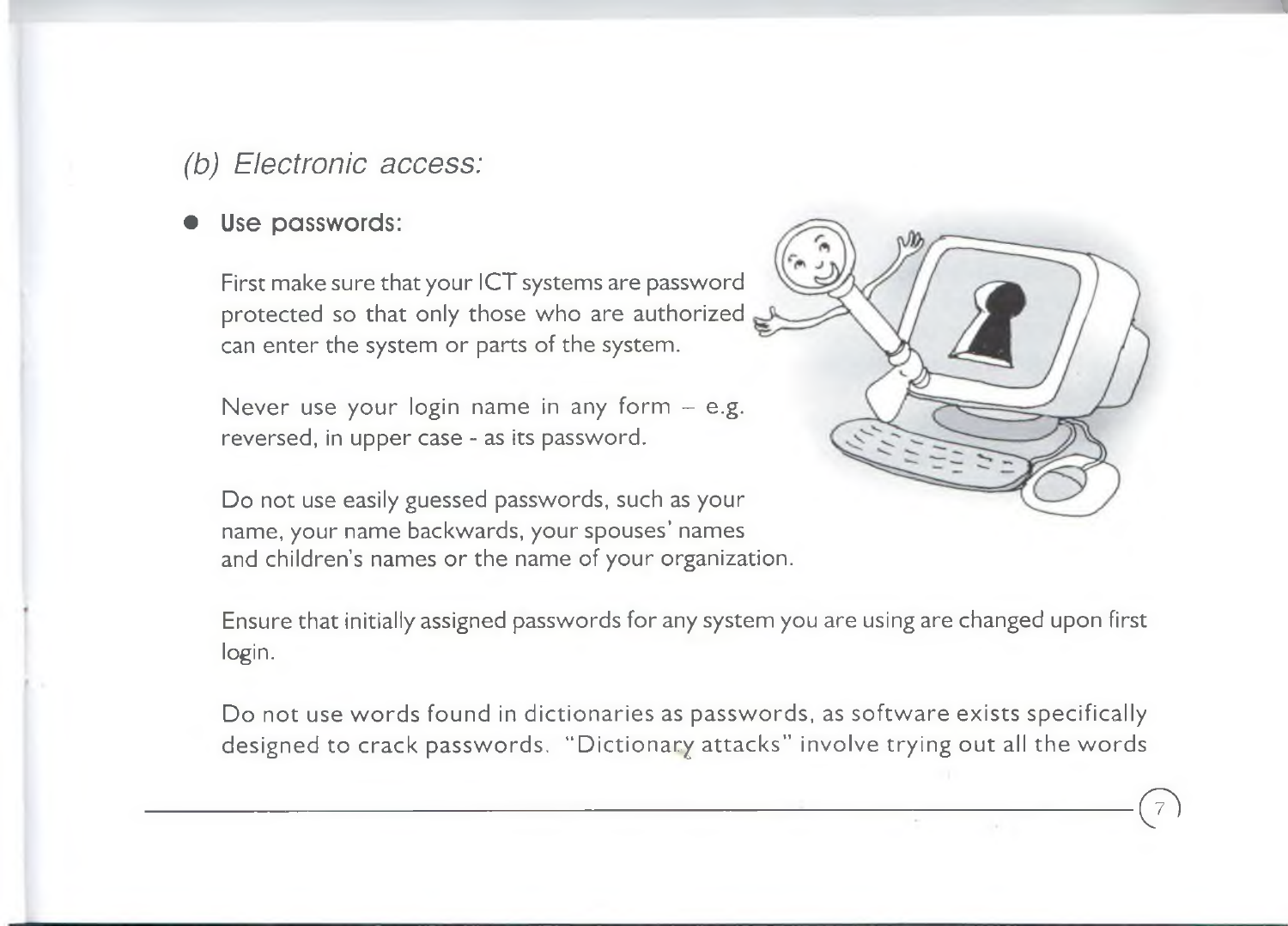contained in a dictionary. Ready-made dictionaries of millions of commonly used passwords can be freely downloaded from the Internet.

Do not use key-board patterns such as "*qwerty*", as your password.

Change passwords regularly, at least once in three months.

Keep passwords secret - never divulge your passwords to anyone.



If you do need to write down your password keep it in a secure place, preferably offsite.

Do not keep passwords in shared drives.

Make passwords as meaningless as possible, and mix letters and numerals in the password.

Don't use the same password in more than one place.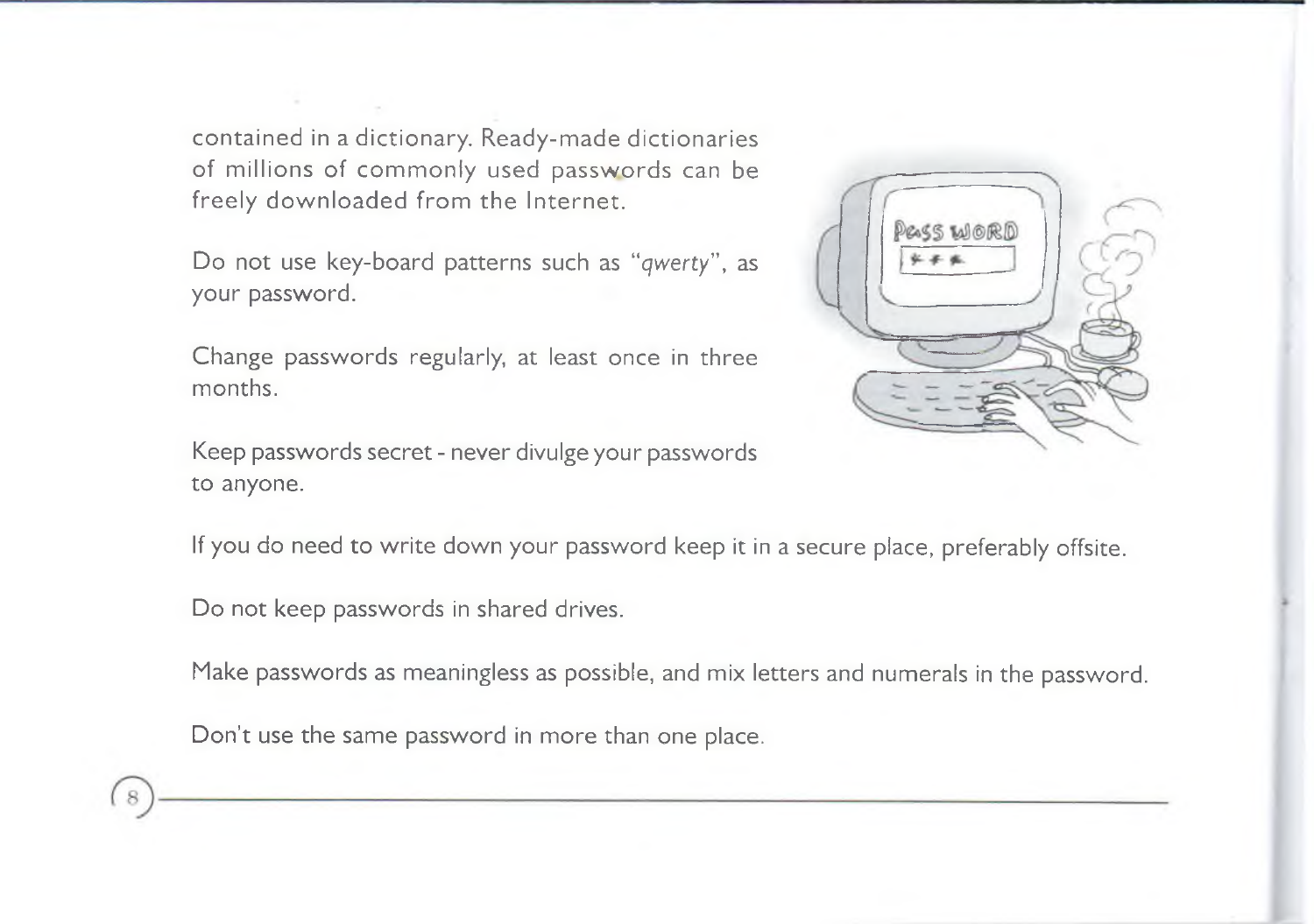Let your password have a minimum of 8 characters as an intruder may try all possible combinations of characters to break a password, and a longer password will take longer to crack.

Do not use passwords of former employees who may have held your post before you.

If your password is re-set by a network administrator, ensure that you change it or ensure that you are the only person who knows what the password is, from that point onwards.

If you use rem ote access to your organization's servers, be especially sure not to share dial up passwords given to you with other employees or with outsiders.

Choosing a good password:

Use a mix of both alphabetic characters and numerals.

In your alphabetic characters, use a mix of uppercase and lower case letters.

Choose, for instance, a middle line from a little known song or poem and intersperse with numerals.

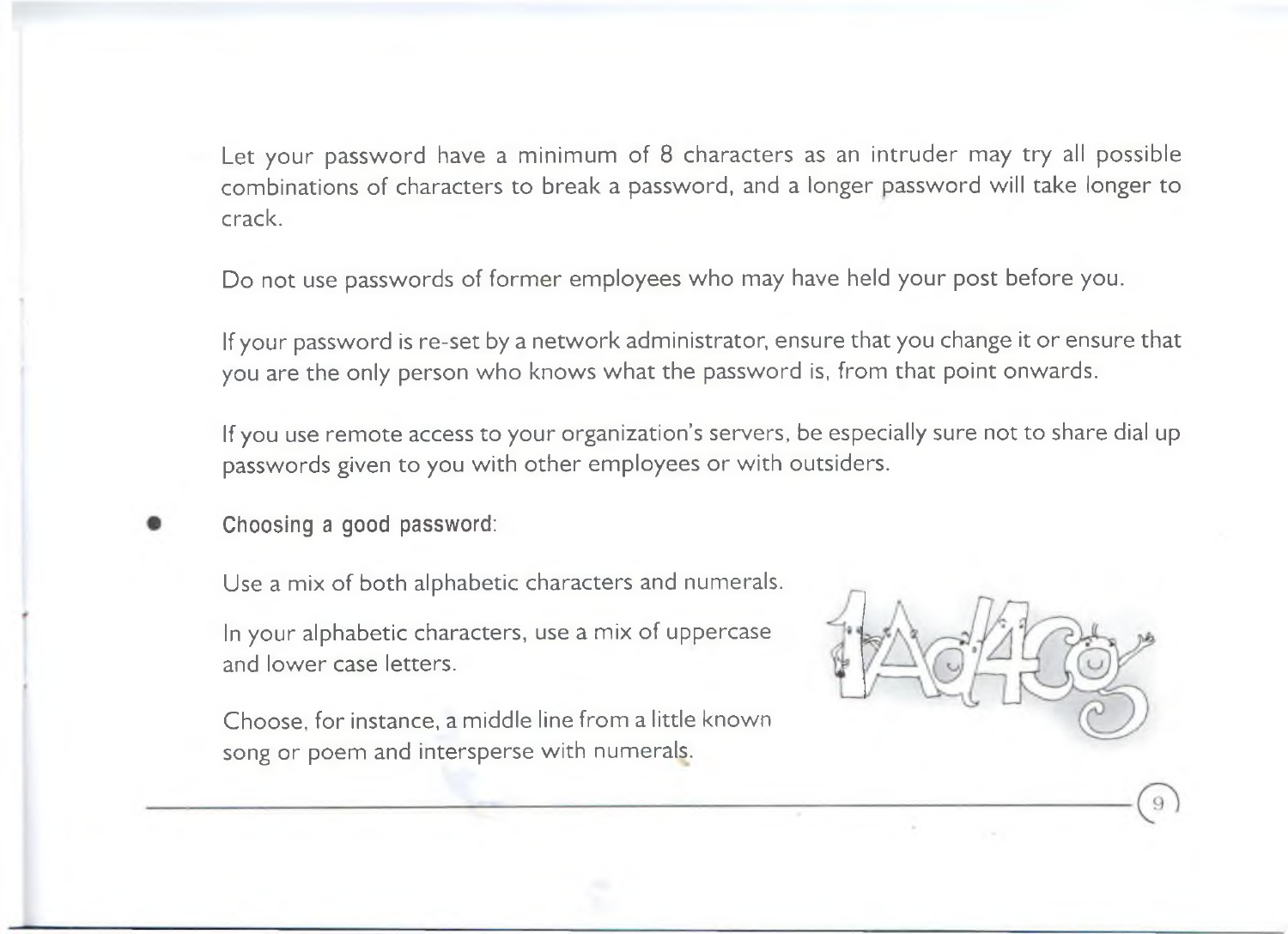Choose a phrase or a combination of words that you will rem em ber - one that has some meaning for you - so that you won't have to write it down.

Choose a password that you can type quickly so that, someone watching over your shoulder will not be able to glean what it is.



#### Screen savers:

Ensure that you use a password protected screen saver, and set the wait time as less than 10 minutes.

Log out:

Do not leave your PC logged on. You should log out and switch off your PC, before leaving at the end of the day, unless an overnight process is being run on it. (even if you are not at your desk)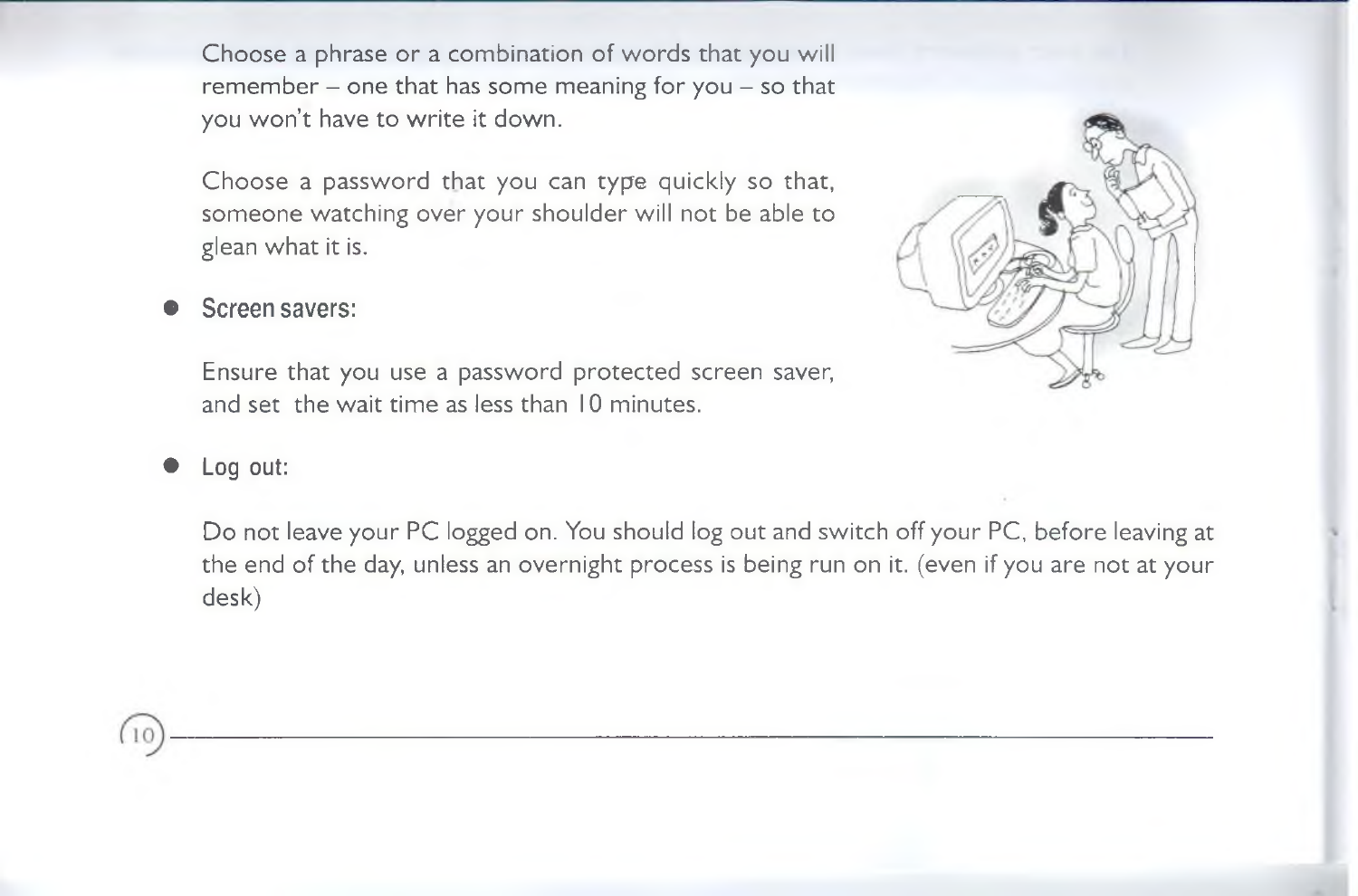Virus and malicious code:

*The N ational Apex body on ICT made another announcement on television about the Chernobyl virus. The follow ing m orning, at the* Department of XYZ an *announcement was made over the public address system "Don't switch on your com puters". Sunil the Accountant had been working at the Department for over 30 years* -



*mostly on manual systems. He refused to believe that a virus could really do harm, in spite of the awareness programs conducted by the* Department. Of course he switched on his computer, in spite of the *warnings from his staff, and lost all information he had in it. He was keying in the information for at least three months thereafter.*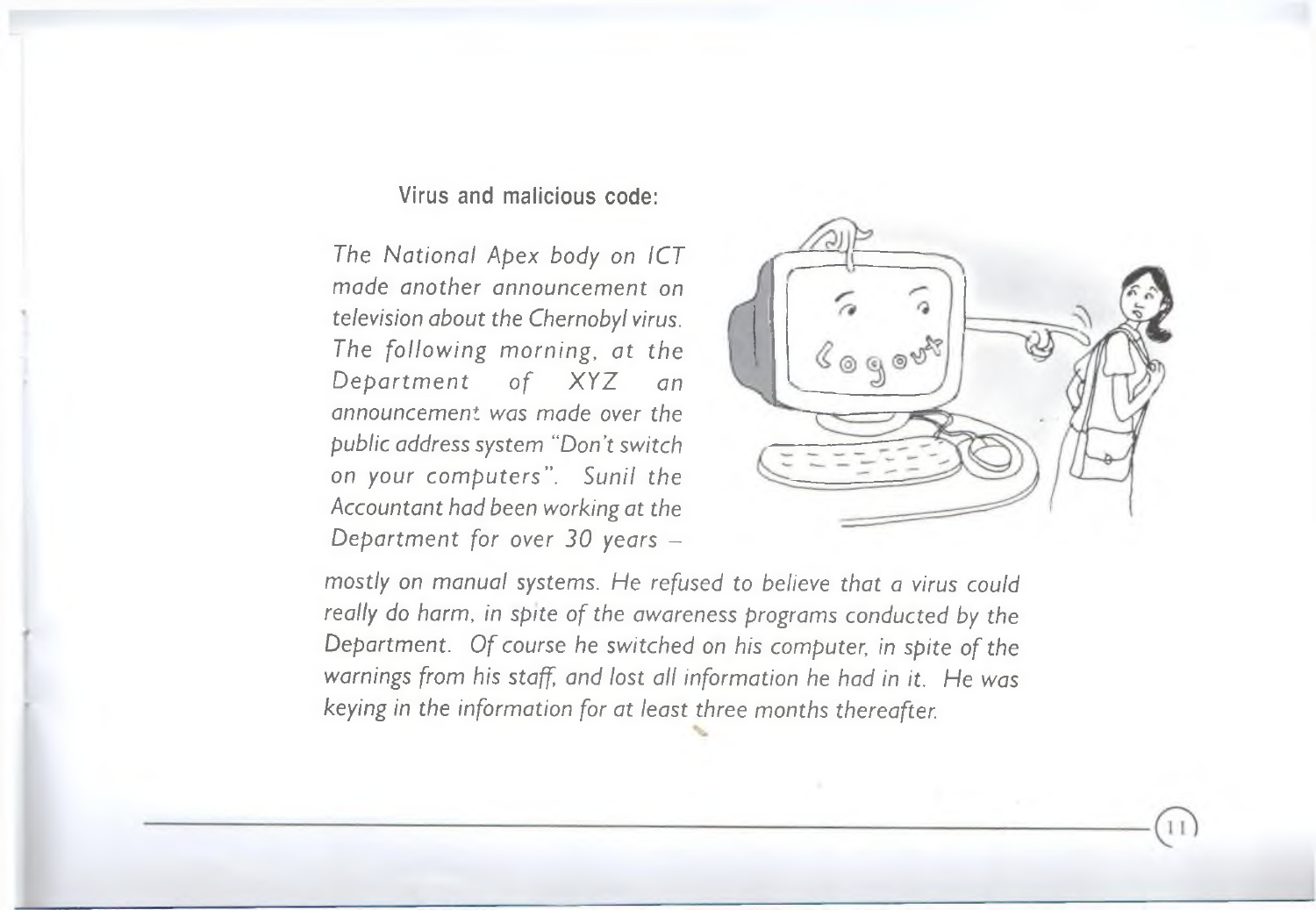Hundreds of thousands of computers in Asia and the Middle East had their data wiped by the malicious Chernobyl virus on 26 April 1999 - the anniversary of the Ukrainian nuclear disaster in 1986. The virus deleted most of the data stored on computers and can even wipe out the BIOS - the basic instructions that tell the computer to start. Chernobyl was less widespread than the e-mail replicator virus Melissa, but it with more serious impact, especially on Windows 95 or 98 machines. Police in Taiwan questioned a computer expert, graduated from Taipei's Tatung Institute of Technology, who they say has admitted creating the Chernobyl virus, which caused this major disruption. In Taiwan, intentionally spreading a computer virus is an offence.

Viruses are computer programs written with malicious intent designed to replicate themselves and infect computers when triggered by a specific event. Virus infections occur through email attachments, from files downloaded from the Internet and from disks. The consequences of virus attacks can range from being merely causing annoyance to being more destructive such as slowing down systems and deleting data.

*Use up to date virus protection software:*

Ensure that virus protection software is installed in your server/ computer and it is essential to update the software regularly. Check your anti-virus software website for sample descriptions of viruses and to get regular updates for your software.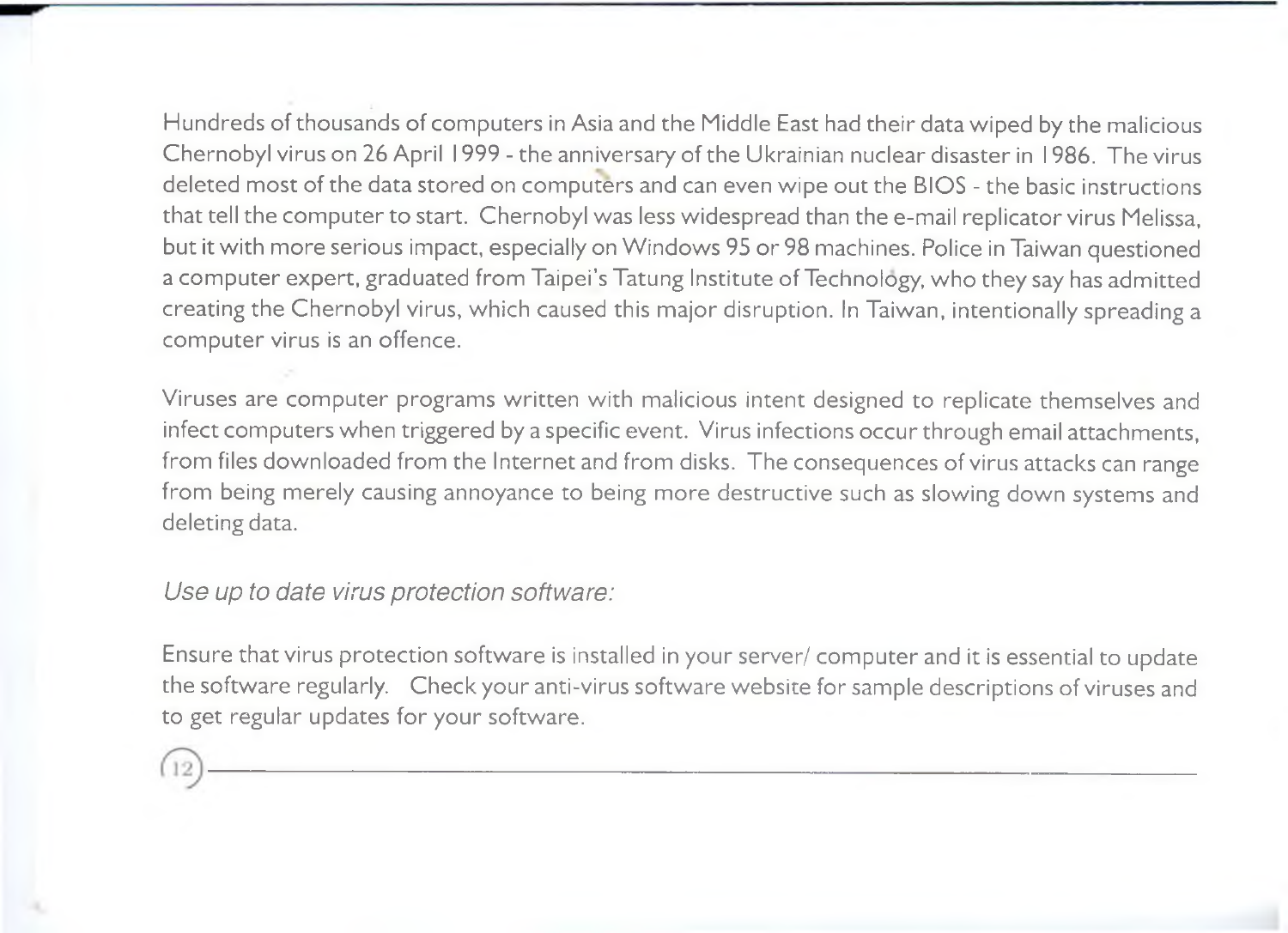#### *Don't open emails/attachments from unknown sources.*

Do not open any attachments on emails from unknown sources or attachments on unsolicited emails. Worms are sent through personal address books and this precaution is recommended even if you know the origin of the email. If a suspicious email is received it would be best to delete the entire message, including attachments. Even if the origin is known care should be taken if the message looks strange and unexpected.



*Regularly download protection update patches.*

Ill intentioned persons could attack your systems through bugs in a program and software companies create patches which they post on their web sites to defend against bugs. Check your software web site regularly for new security patches and be sure to download and install the patches. You could also download and install a utility program to do this for you.

#### *Turn off Preview.*

Whatever the email software you use, turn off the preview function.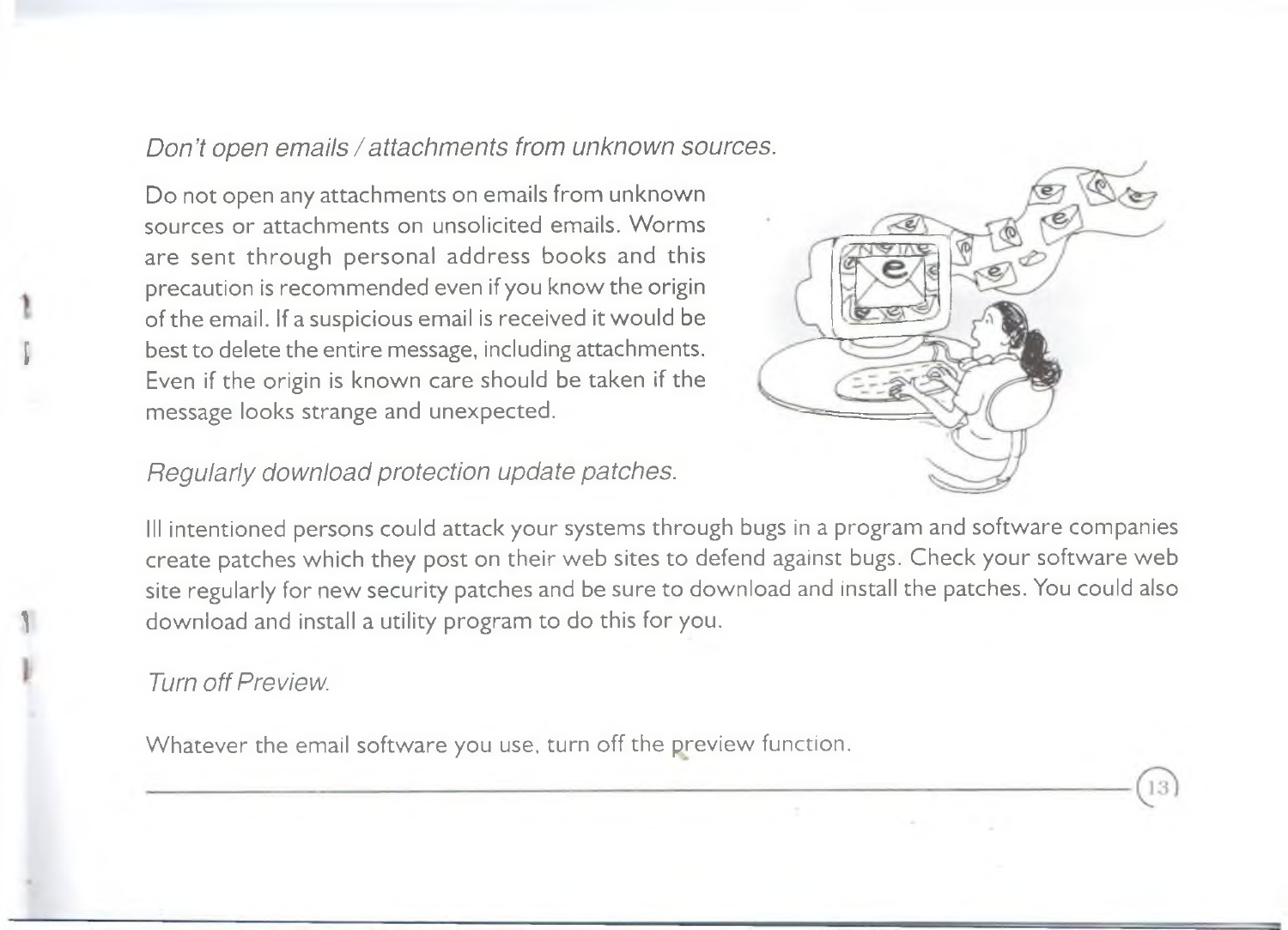#### *Show Extensions.*

Set all programs to show you the full file name, particularly E-mail programs.

If your program drops the extension you don't know if the attachment is executable or not, and this can be used by ill-intentioned persons to disguise virus programs as some other file formats, such as text, video or audio files. For example, the VBS/LoveLetter worm contained an e-mail attachment named "LOVE-LETTER-FOR-YOU.TXT.vbs". If you had extensions turned off you would have seen the attachment as "LOVE-LETTER-FOR-YOU.TXT" which you would have thought, was a harmless text file.

*Protect Floppies,* (and any other movable devices)

Write-protect any floppy disk you place into another person's computer.

*Be careful of hoaxes:*

*<sup>C</sup><sup>m</sup> ) -*

These are false messages claiming to be a new virus circulating.

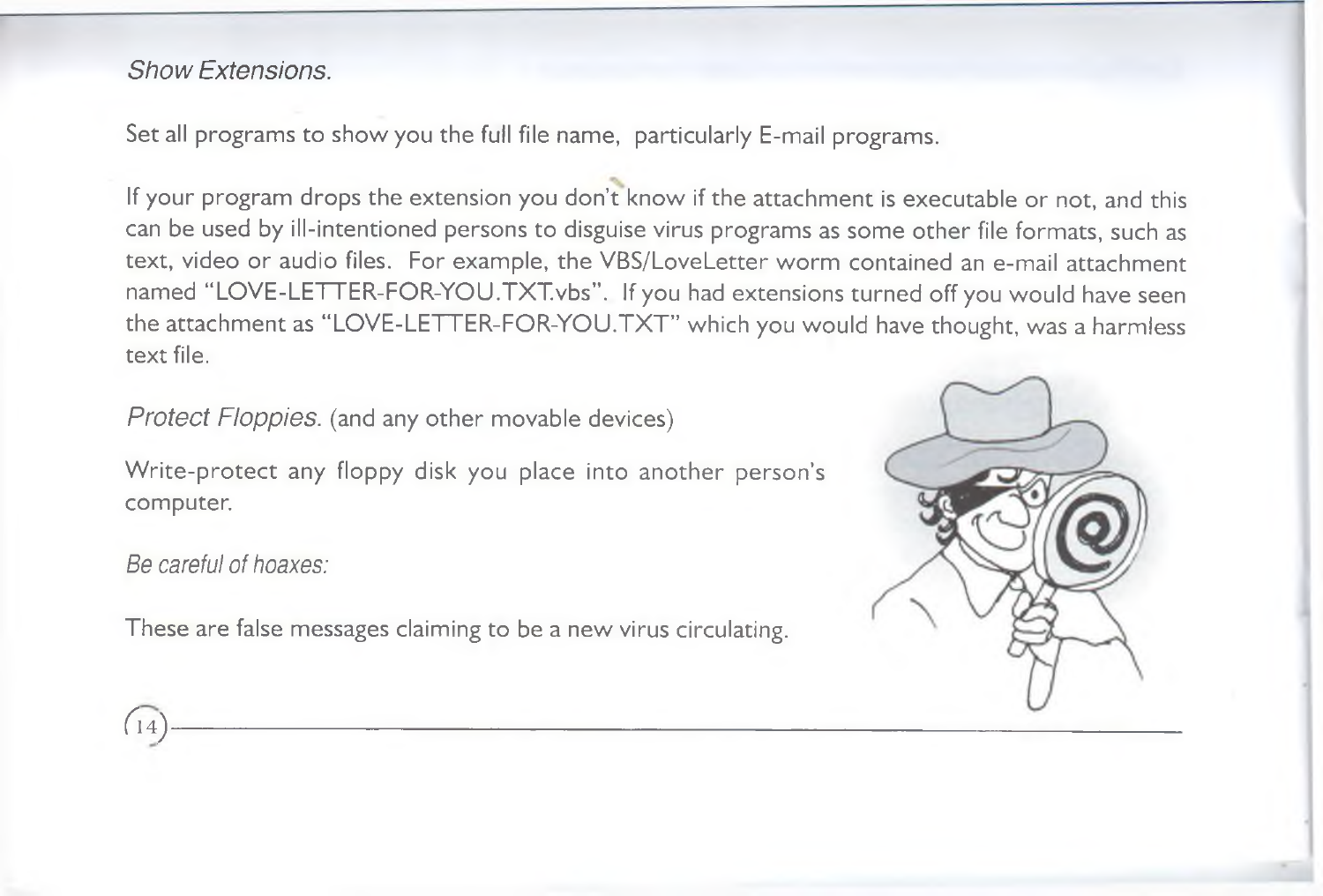*Do not delete anti-virus software:*

You should not under any circumstances attempt to disable or delete virus protection software on your computer.

*Do not install unlicensed software*

Do not attempt to install unlicensed software on to your computer from the Internet or from any other source.



15

Turn off file sharing:

The ability to share the files on your computer can be used for unauthorized access by illintentioned persons. Data can be accessed, modified or deleted and viruses can be introduced. Therefore unless you really need to use this ability, turn off file-sharing.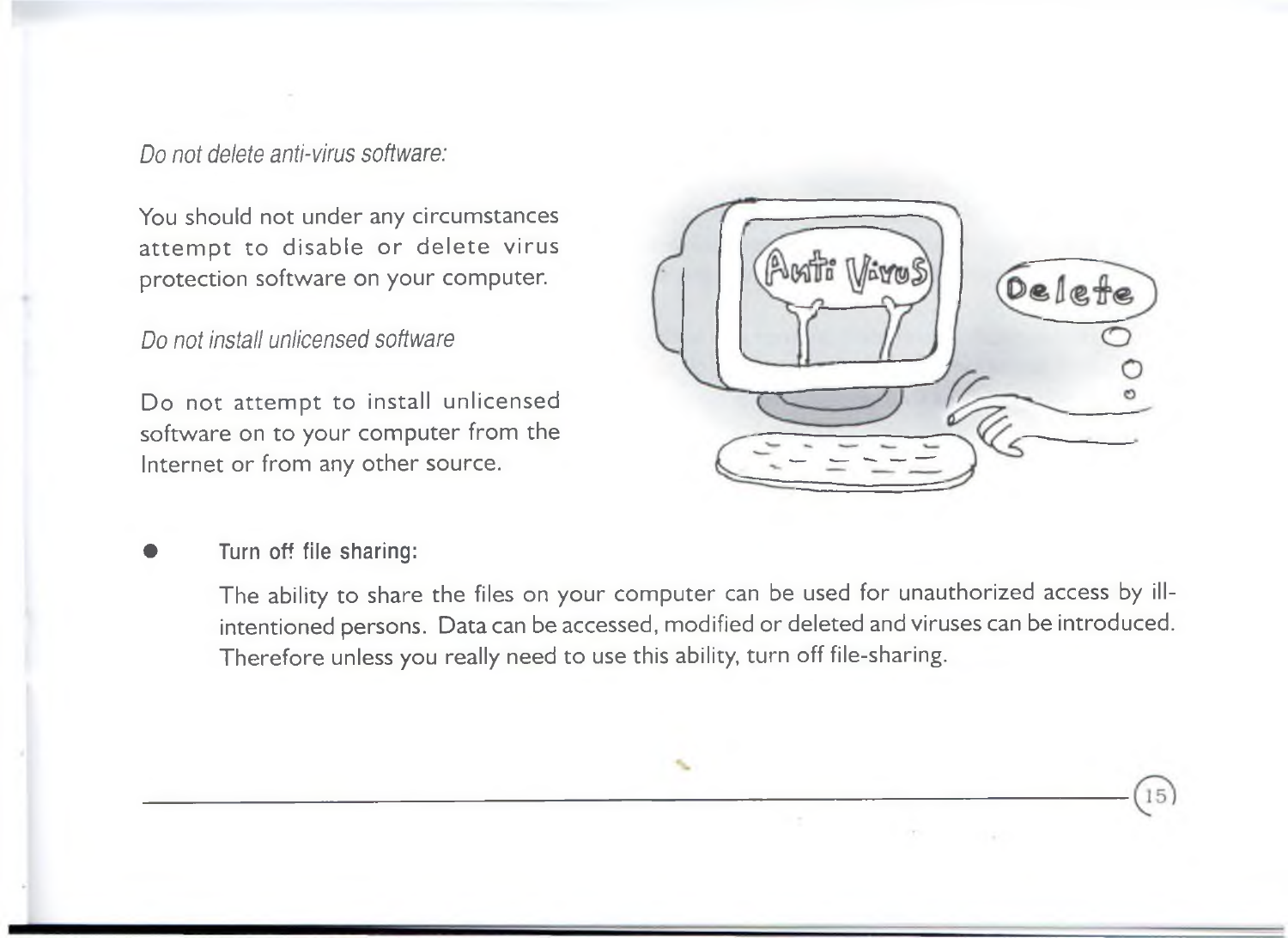#### Monitor Active content:

Active content is downloaded when you use your web browser and view a web page containing active content. These are programs embedded in web pages which provide animation and dynamic content to web' pages and in most instances are harmless.

However, ill-intentioned persons can embed malicious active content in seemingly harmless web pages which could then send back information from your PC, or cause destruction of varying degrees to the information on your computer. Both popular browsers- Microsoft Internet Explorer (IE) and Netscape Navigator - can recognize when they are about to download active content.

Set your browser so that you can control whether active content is to be downloaded to your computer or not. Also set your browser to verify the identity of downloaded active content.

Monitor cookies:

Cookies are small pieces of unencrypted text stored in client computers by web sites that you visit and used by marketing firms to gather and track user's visits to web

*( 7 e )* -----------------------------------------------------------------------------------------------------------------------------------------------------------------------------------------------------------------------------

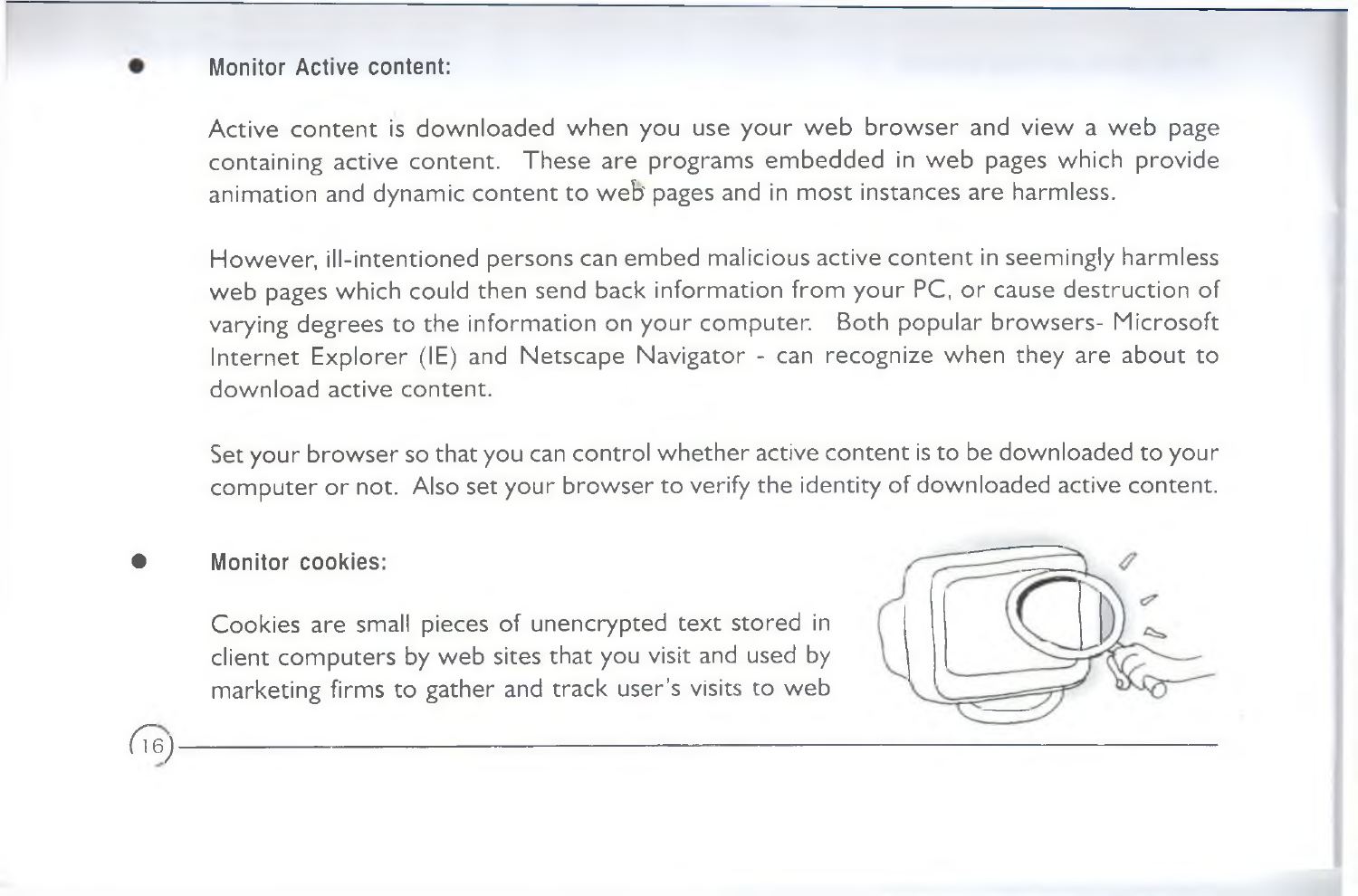sites. Cookies may contain information such as passwords, login information and details of web sites you have previously visited; cookies do not directly harm client machines.

Set your browser so that it asks whether to store the cookie without warning, receive a warning that a cookie is about to be stored, or you could set it to disallow cookies altogether.

------------------------------------------------------------------------------------------------------------------------------------------Q *y)*

#### *Backups and recovery*

*Surani was at her computer in 1996 when a bomb destroyed* sections of the Central Bank of Sri Lanka, Colombo. She ran *out and saved her life, and later realized that only some printouts of the EPF records that were currently being processed were left at the Central Bank, Colombo, premises. In addition to the devastating loss o f lives, more than* 7 *million EPF records kept electronically were destroyed. Once normalcy was restored this would have been a crucial* problem. But backup tapes of the critical EPF information *were kept at the Central Bank branch at Rajagiriya and what would have been a major crisis for the country was thus averted.* And *A* 

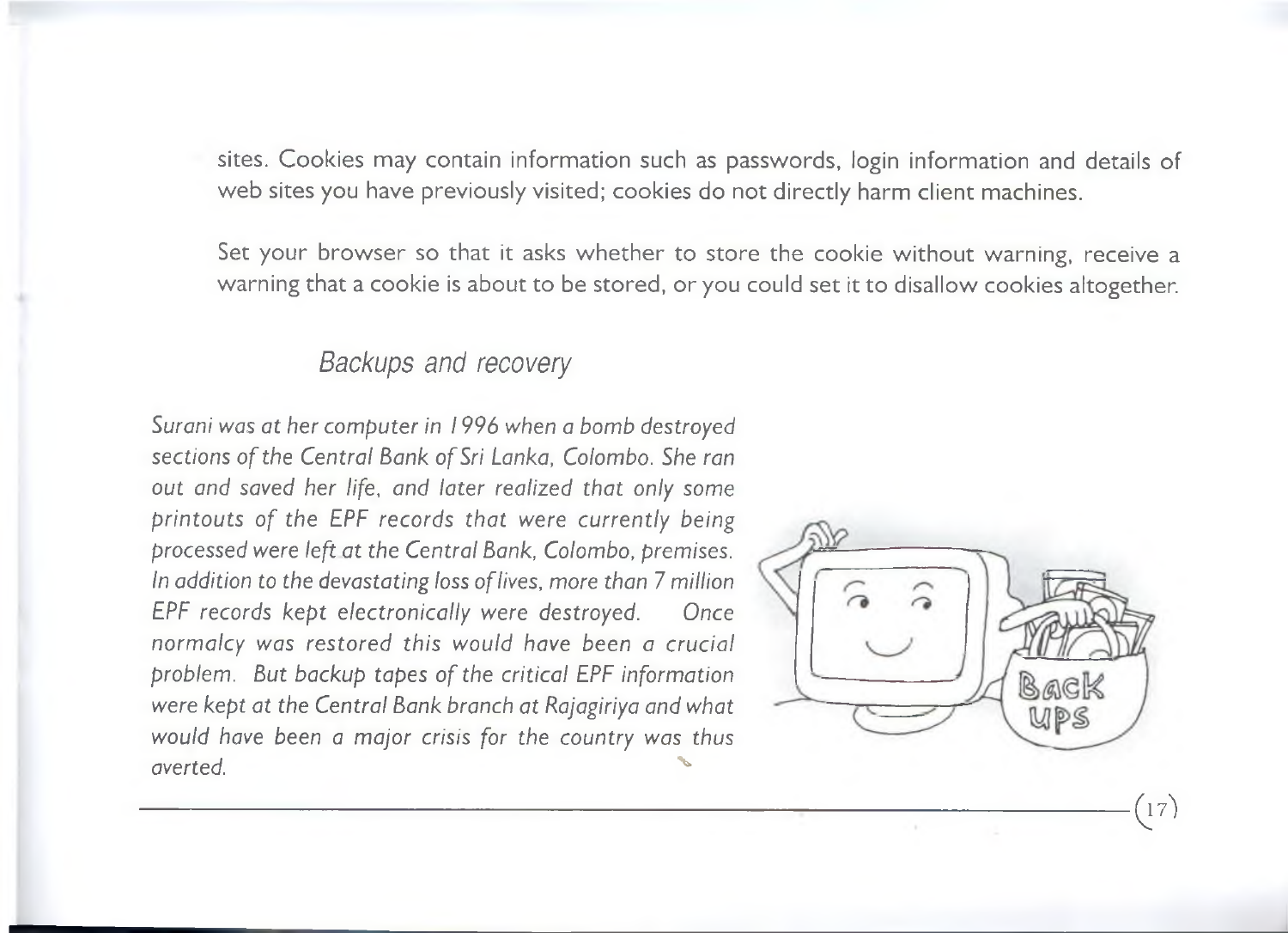Back ups of the important information needed for the organization should be taken regularly, so that the information is available in the backup in case the original is lost due to a disaster, or a power failure etc. A minimum level of backup information should be kept in an off-site location in case the information at the main site is destroyed or damaged.

%

Take regular back ups:

Ensure that you take systematic and regular backups.

Ensure that your backups can be read on systems other than the one in which you created them.

Ensure you have your original software start-up disks available in case your computer system files get damaged.

Back up on floppy disks, CDs or USB flash memory storagedepending on the amount of data of which you are taking a backup - or on another computer in the network.

Write protect disks when storing.

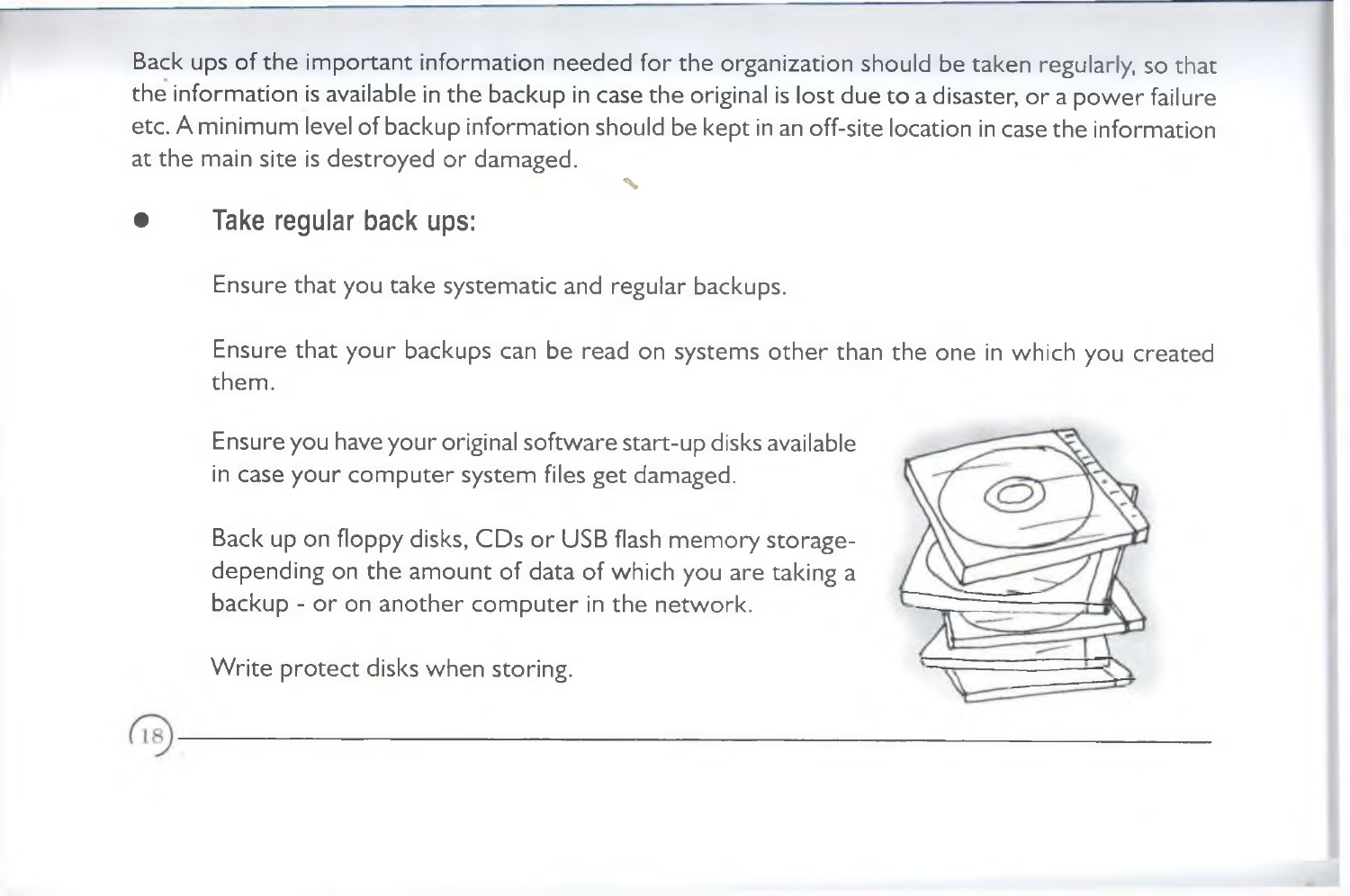Store backups in a different location from the original computer system. Consider storing backups of crucial and important information and web sites at an off-site location. Ensure that all critical data/information is backed up, if your computer is sent away from the organization for repairs.

Label your backups on content and date.

Implement a backup plan for your organizations servers/PCs.

Security of your equipment:

Ensure that you have a UPS (uninterruptible power supply) system.

All sensitive/confidential data residing in desktops/ laptops should be removed before sending such machines for repairs. Where possible the respective hard disks should be removed.

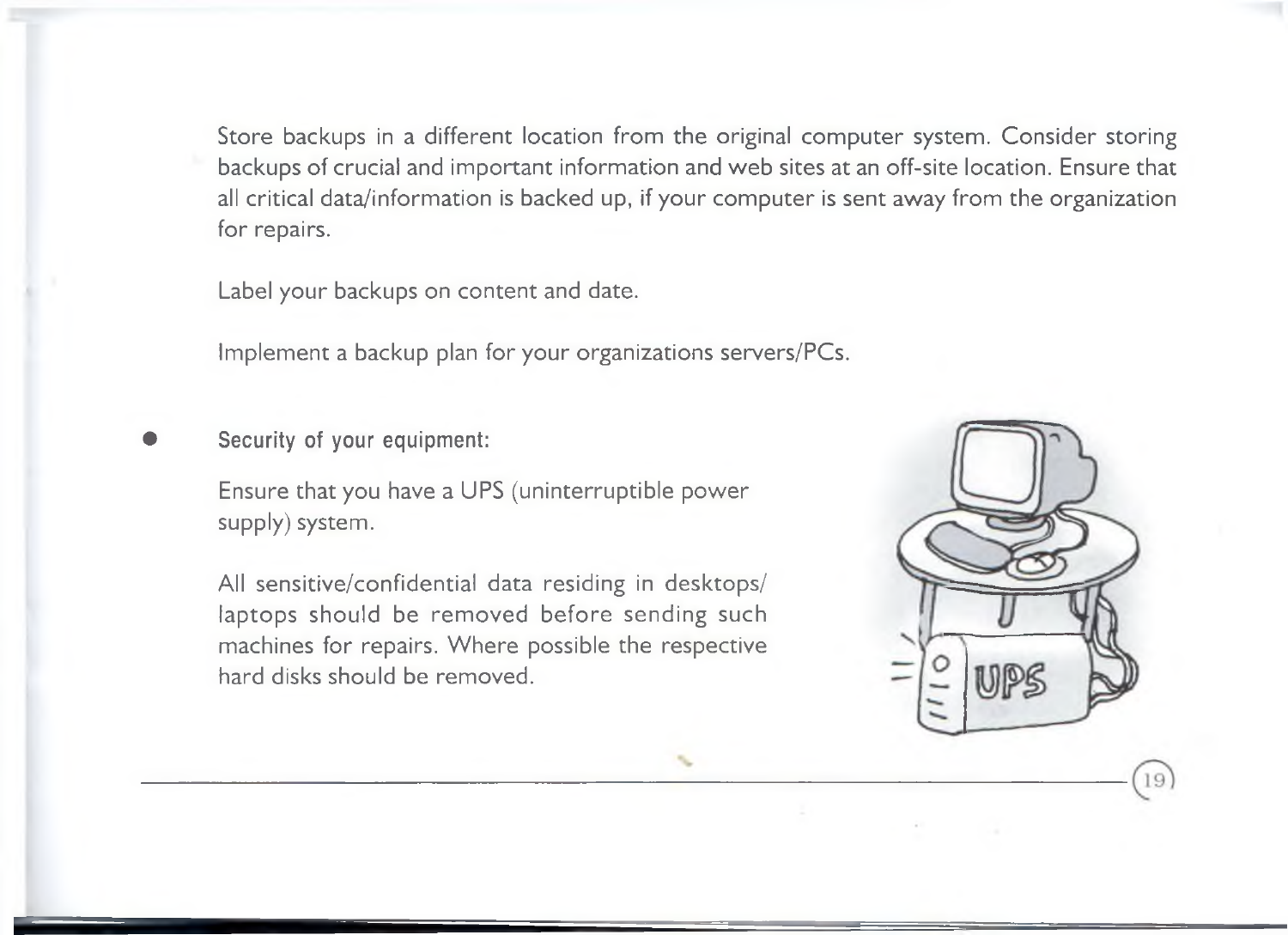# **Best practices**

**Email** 

 $(20)$ 

Your organization may be using emails for business communications, replacing traditional forms of communications such as paper letters. You should be careful of minimizing security risks through using emails.

Ensure that you address your emails correctly, i.e. ensure that the recipient address is correct. If not, you may send organizational information to those who should not be receiving such information.

Do not send or forward defamatory, offensive or obscene messages using your organizational email, nor should you use it for harassment - you should be careful of not compromising your organization.

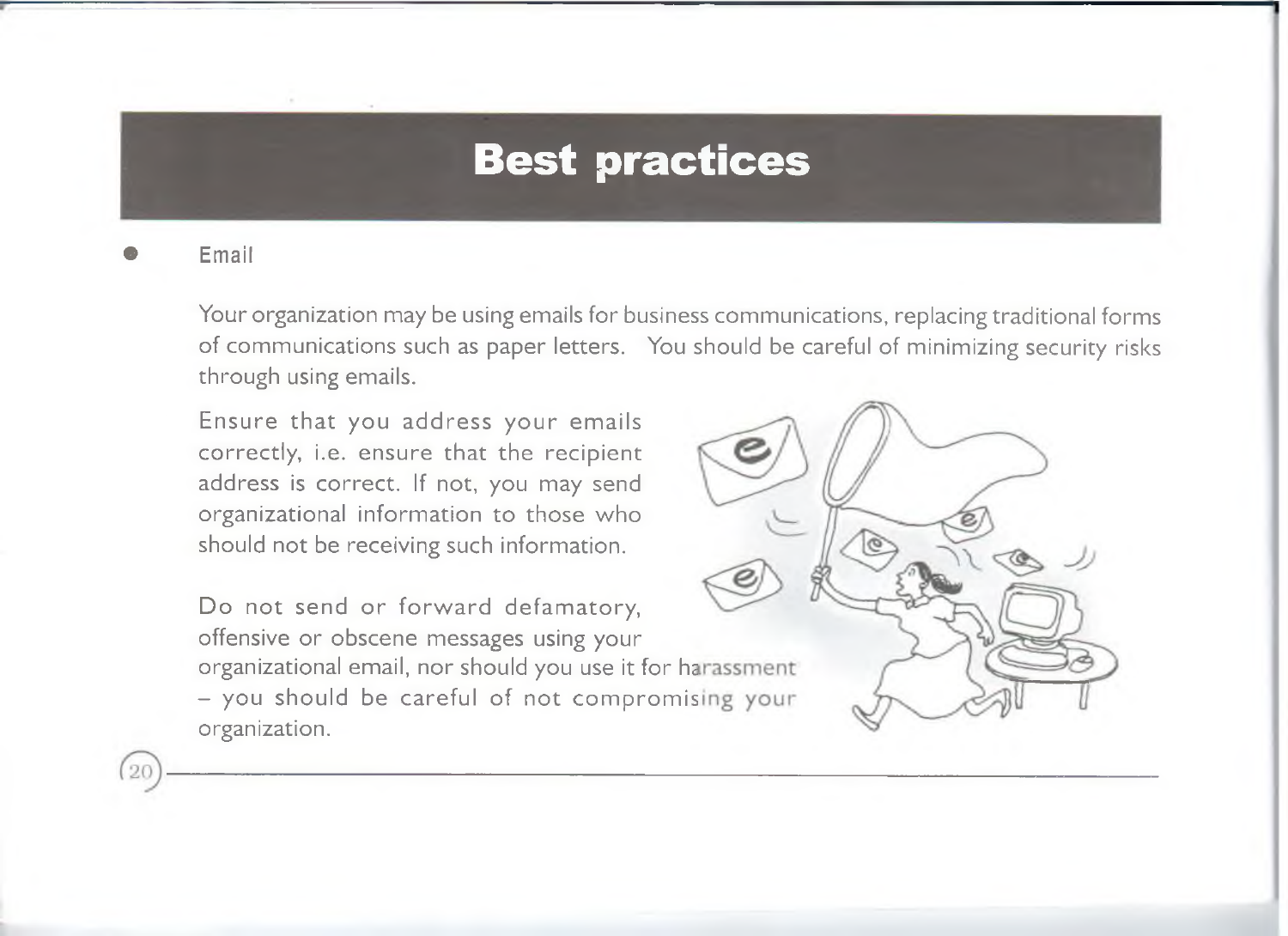Do not use your office email for unauthorized purchases.

Check with the recipient before sending very large attachments.

Do not send exe files.

It is best to send personal and confidential information through a personal email address rather than use your organizational email address for such purposes.

Do not forward chain letters.

You should keep messages to the point and relevant and read through the message carefully, before you click on " send".

Be wary of scams

Scam emails may request personal information, credit card information etc. pretending to be, for example, a billing request; or an email contain links to website which may request such personal information. Malicious web sites too

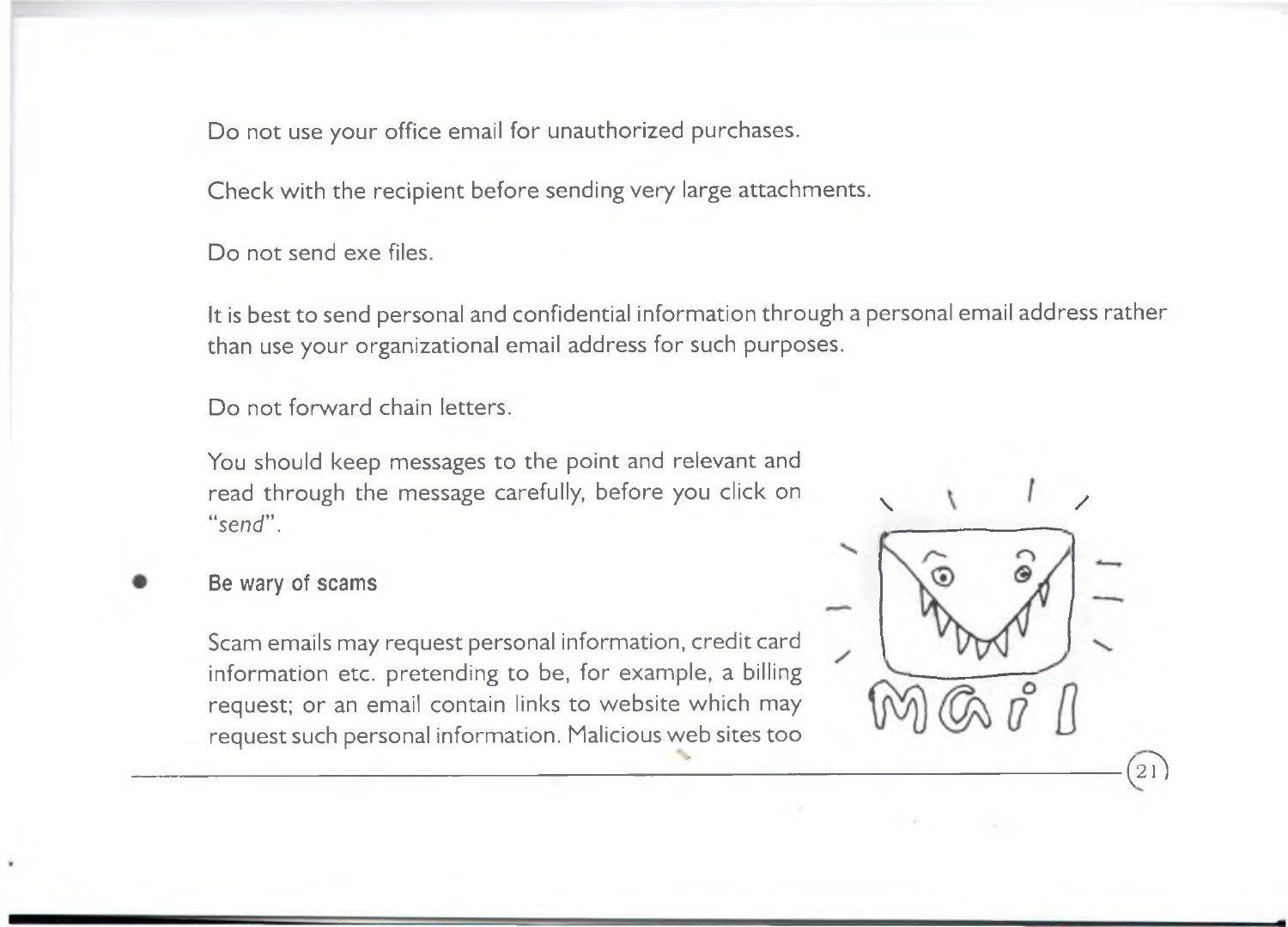are used to collect visitor's information; credit card numbers etc., or download viruses.

Do not give out personal information, passwords, credit card information etc., online. Refrain from registering for contests, lotteries through false web sites.

#### Guard against spam:

Spam refers to unsolicited emails and unsolicited advertising through emails. Spam does not directly harm your systems but may be an annoyance and may take up storage space on your computer. Check whether the mail directs replies to an email in another domain.

Don't post your email address on web sites.

Don't reply to spam, simply delete the messages.

In the case of web based emails, such as Yahoo, there are built-in anti spam reporting and preventing mechanisms, which you can use.

Don't click on links and open web pages on spam emails as this would confirm your email address.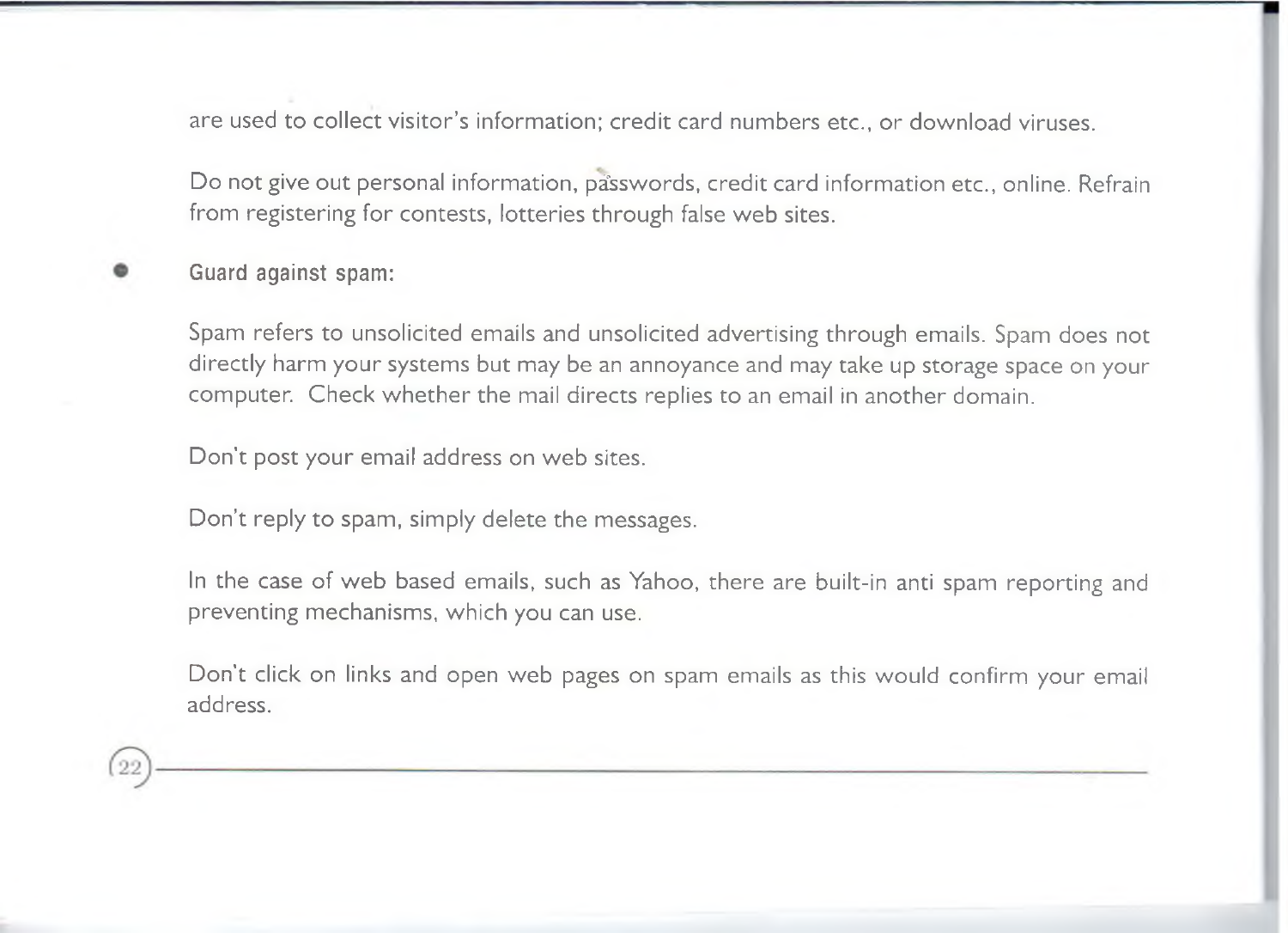When completing and sending out web forms you may need to uncheck check boxes which may be checked by default. If you do not uncheck the boxes you may inadvertently be requesting information without realizing it.

Do not use 'removal' links included in emails.

#### **Prevent cyber-stalkers:**

*Shanika met the perpetrator in a chat room and made the mistake* of giving him her office email *address and other contact details. When she realized her mistake it was too late. He started sending emails with propositions but she continually rejected his attempts*, *and blocked his email from the server, but he kept opening new*



*(web based) email addresses. The perpetrator, a forty-two-year-old unemployed person retaliated to her rejection by posting her personal details on the Internet. These included her physical description and*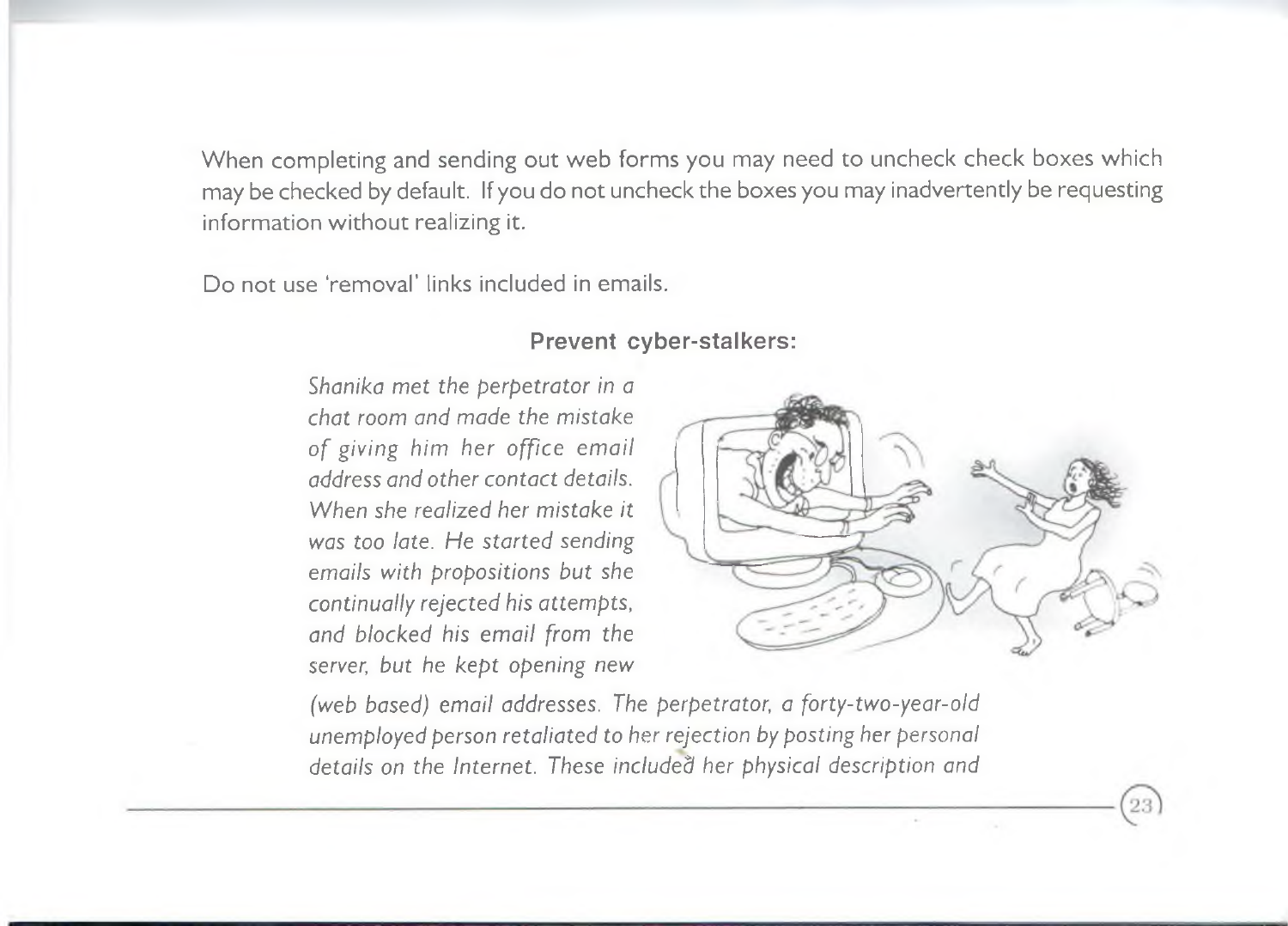*telephone number.* She got dozens of calls from various people and developed a fear of going outside of her house.

Cyber-stalking, is an extension of physical stalking, where electronic media such as emails and the Internet are used to contact, pursue, harass or proposition another in an unsolicited manner.

If you are being stalked online ensure that it is not taken off-line - do not give your physical address, telephone number to people you talk to.

Do not respond to the stalker.

In the case of email harassment report the stalker to the stalker's ISP (Internet Service Provider).

If the problem only exists on ICO, MSN or other such program, then go offline immediately.

Consider changing your online identity.

Stay out of chat rooms where problems could be triggered.

Ensure not to give out personal information through which you could be identified online.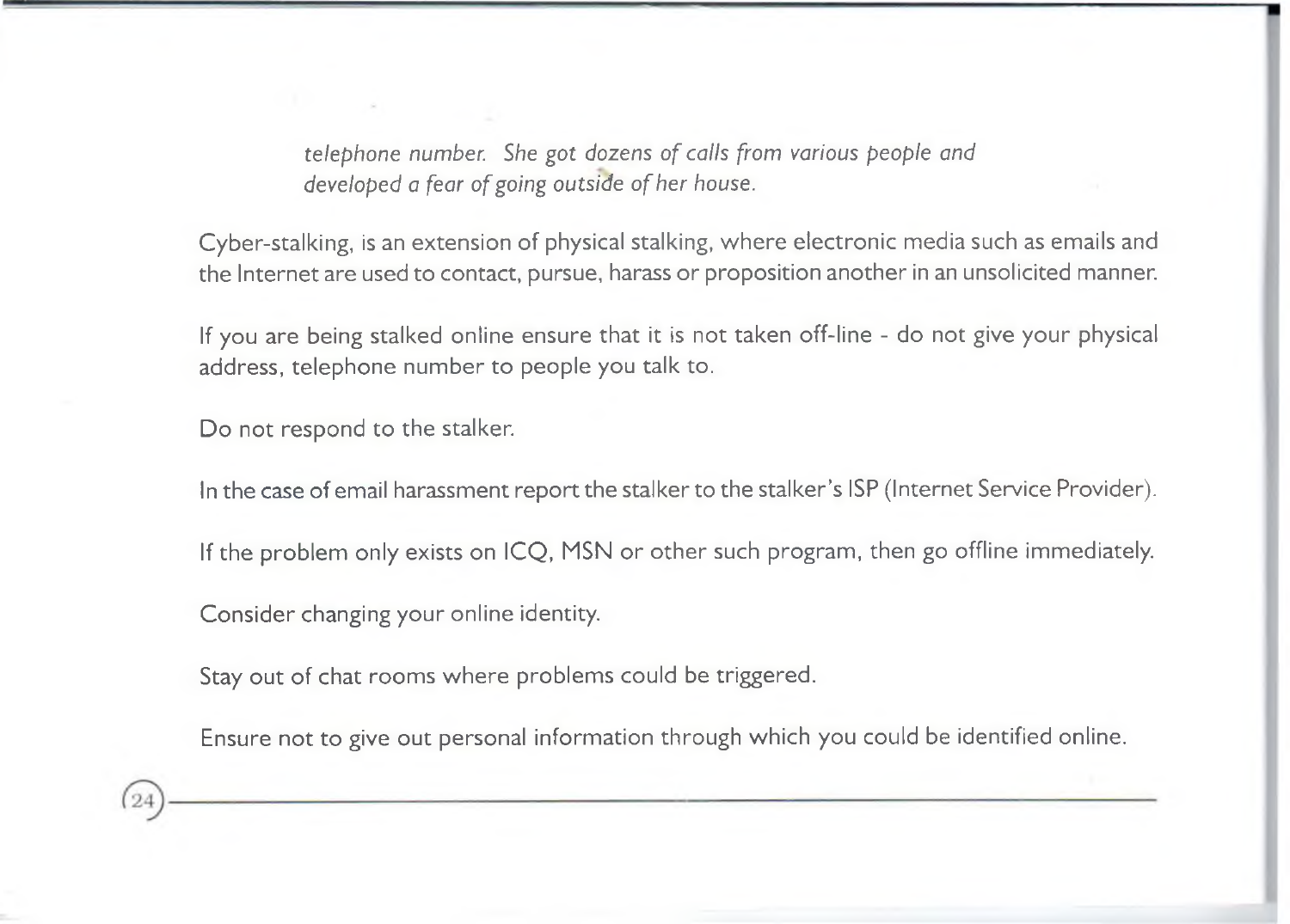Be apprised of your security policies:

Organizations both large and small concerned about protecting their ICT assets should have a security policy in place.

A security policy should address physical security, network security, access authorization, virus protection and disaster recovery etc. In addition to being a set of written regulations by which an organization operates, a security policy could comprise rules that are electronically programmed and stored within computer security equipment. You should



contact your superior officers and be apprised of the contents of your organization's security policy.

- 
- Be aware of your organization's disaster recovery plan:

Your organization's disaster recovery plan should include the assessment, prevention and minimizing of risks, and minimizing interruptions to work, backup plan and cost effective solutions, recovery of lost data.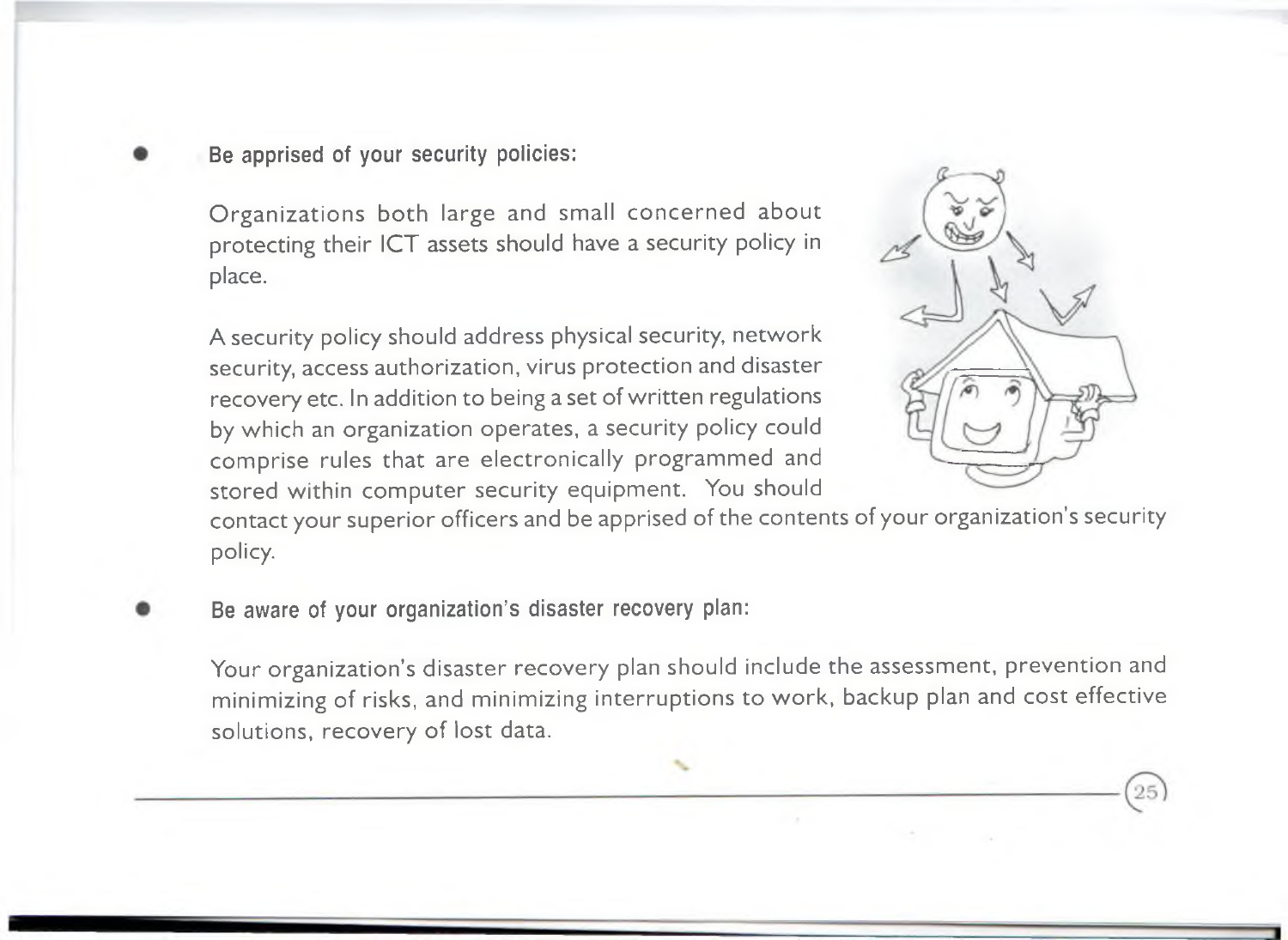You should contact your superior officer be also aware of your organizations' disaster recovery plan, so that you will know what you should do in case there is a security breach, virus threat etc..

Your organization's regular security inspection

When your organization assesses potential risks for future events, try to be aware of the outcome - contact your superior officer about this. Your organization should evaluate the security of its ICT systems comprehensively and regularly - at least twice a year, and implement cost-effective strategies.

• Participate in training:

As an employee you should know what to do if your com puter becomes infected, so that a virus does not spread to other computers on your LAN and to outside networks, and training should be provided for employees to update them with disaster recovery scenarios. Find out from your senior officers when such training / awareness programs are held and participate in these programs.

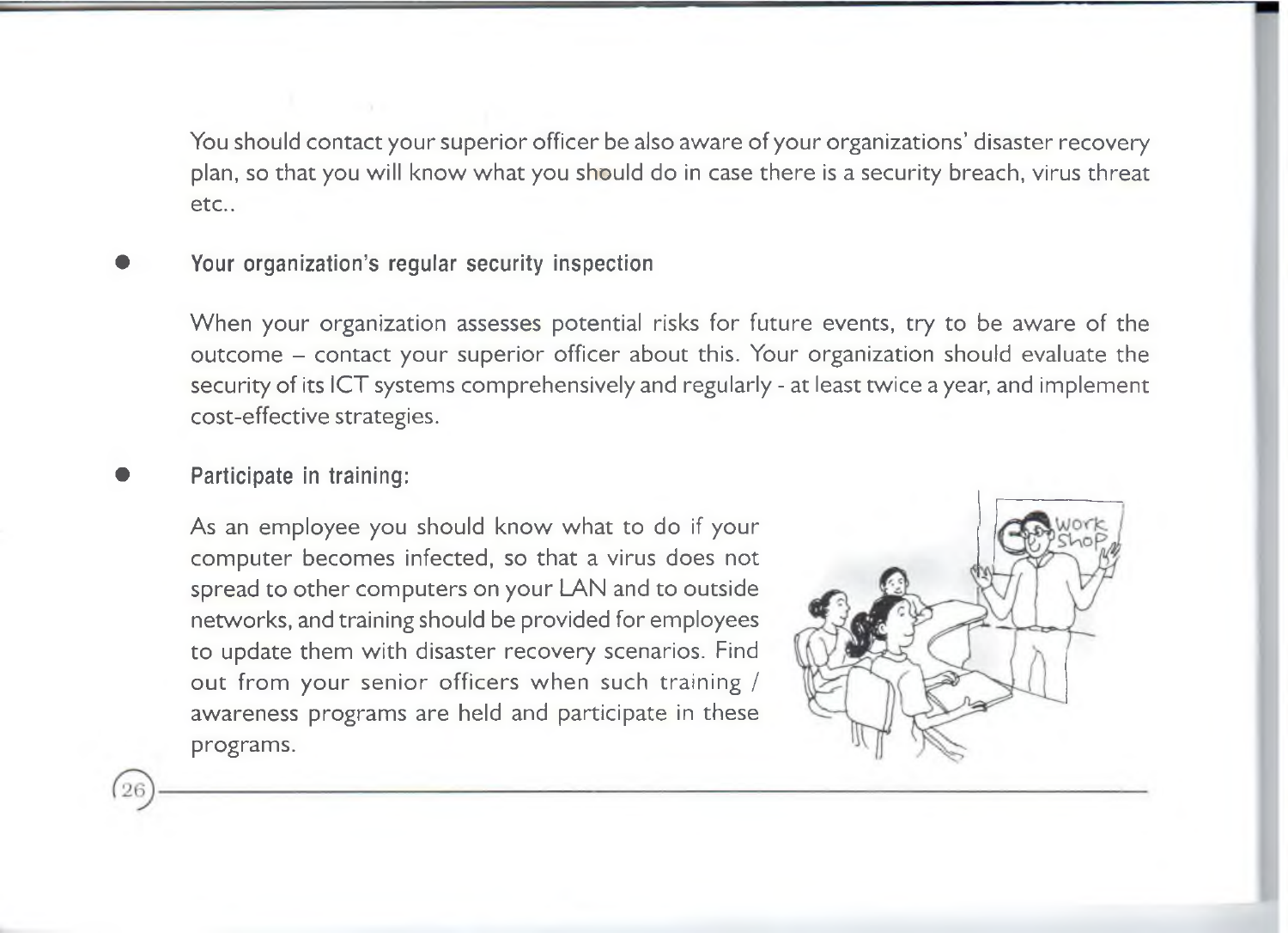An organization should have a security forum which gives direction and support for the security initiatives in the organization. It would be the responsibility of the forum to provide the necessary human and other resources for the implementation of security and the forum should be part of an existing management body. The forum would review and approve the security policy of the organization, review threats and security incidents and there should be one person responsible for the overall security.